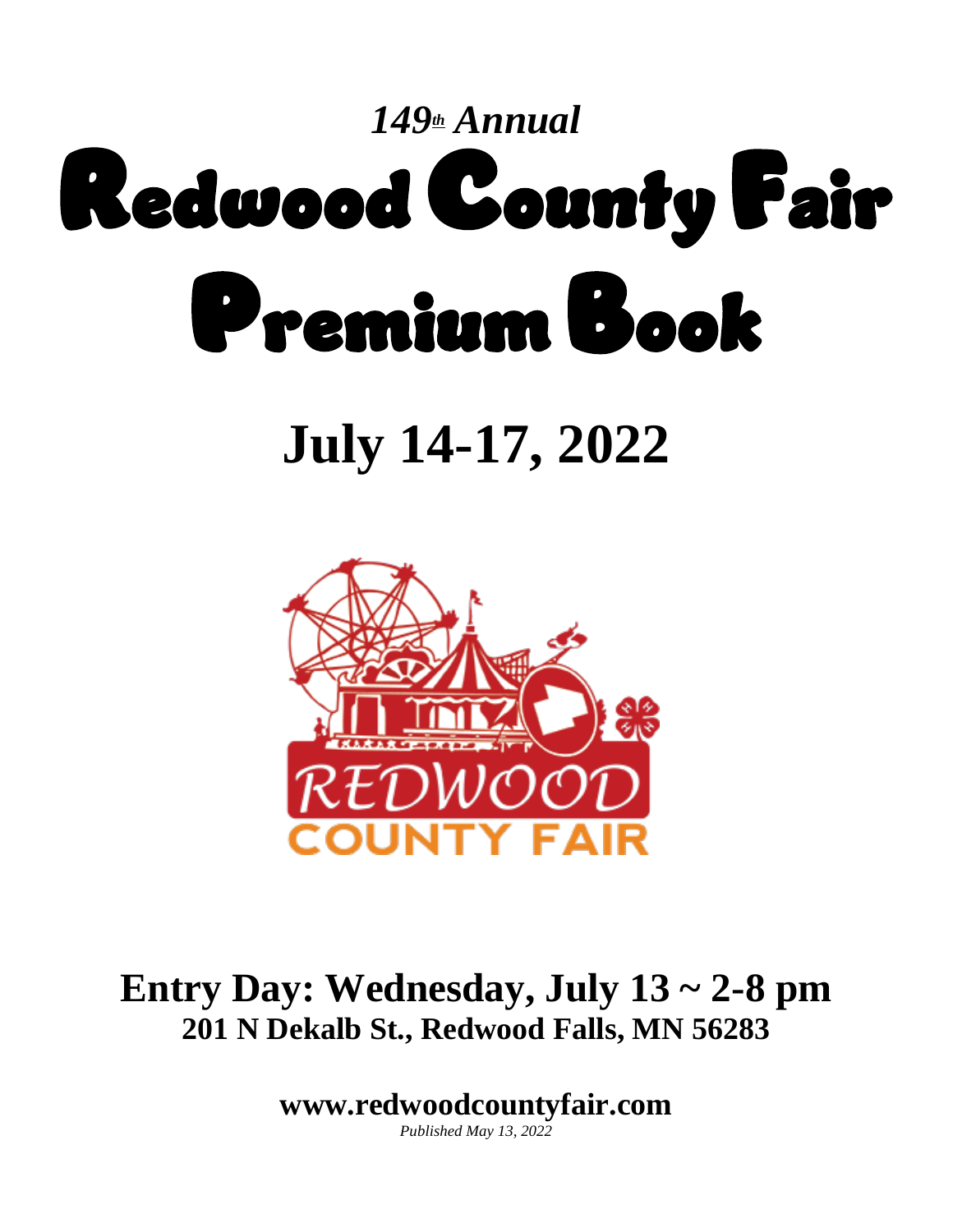# **CONTENTS**

| Exhibitor Divisions & Class Lots 5-26 |  |
|---------------------------------------|--|
|                                       |  |
|                                       |  |
|                                       |  |

# **EXHIBITOR CATEGORIES**

| Division 5 ~ Culinary: Dessert Contest 18 |  |
|-------------------------------------------|--|
|                                           |  |
|                                           |  |

# **FAIR BOARD OFFICERS**

| Jeff Potter, PresidentRedwood Falls       |  |
|-------------------------------------------|--|
| Dillon Kueh, Vice President Redwood Falls |  |
| Kirby Josephson, Redwood FallsTreasurer   |  |
| Tiffany Hansen, Vesta Secretary           |  |

# **FAIR BOARD DIRECTORS**

## **REDWOOD COUNTY COMMISSIONERS**

| Rick Wakefield, Walnut Grove  District 1  |  |
|-------------------------------------------|--|
|                                           |  |
| Dennis Groebner, Clements  District 3     |  |
| Robert Van Hee, Redwood Falls  District 4 |  |
|                                           |  |

# **FAIR SUPERINTENDENTS**

HORTICULTURE & CROPS *Ramona Larsen & Linda Rasmussen*

> FLOWERS *Char Lightfoot*

**CULINARY** *Char Gilland*

FINE ARTS *Sharon Pohlen*

#### HOBBIES, CRAFTS & ARTS

*Margie Buckley*

4-H CLUB EXTENSION *Stacy Johnson*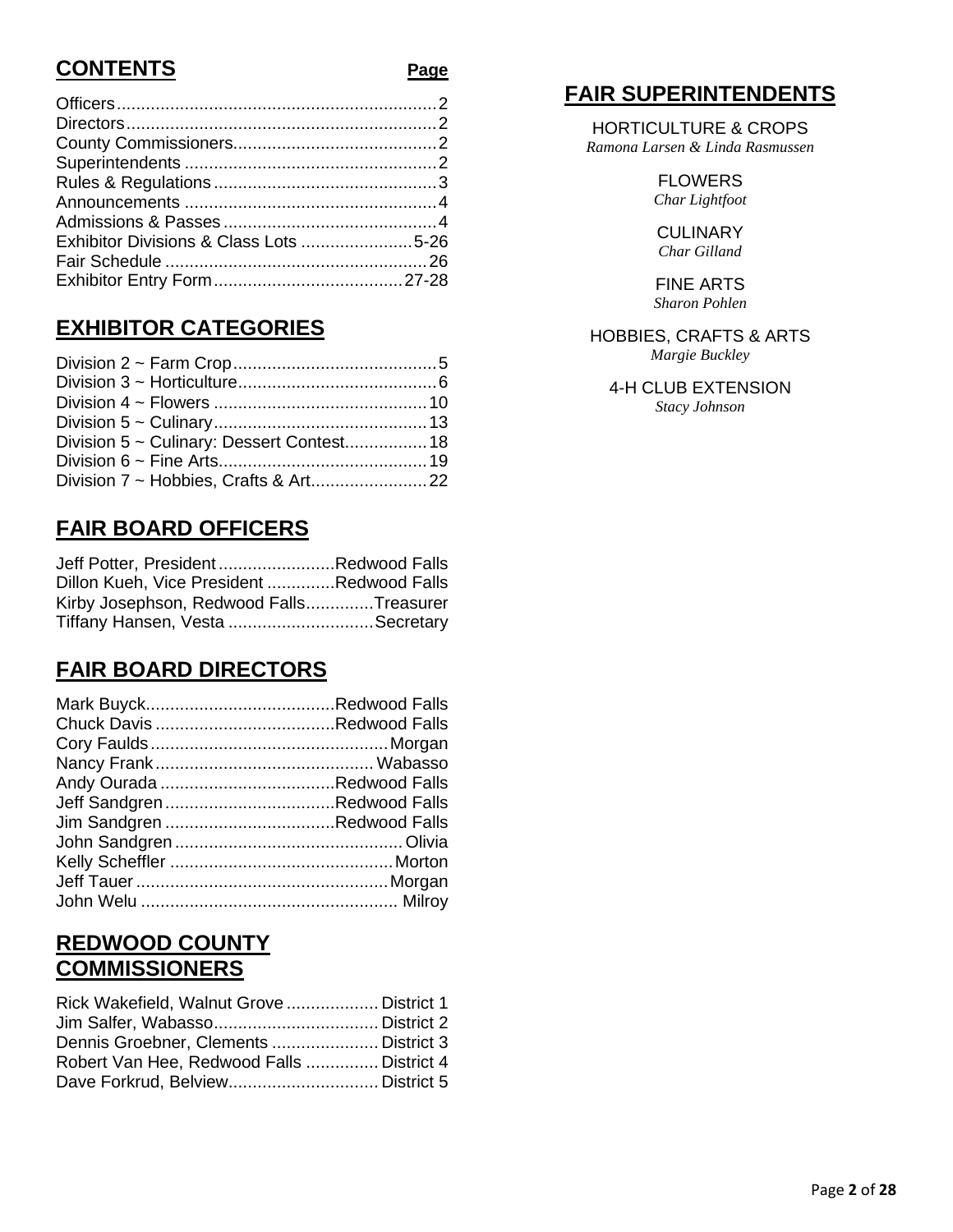# **GENERAL RULES & REGULATIONS**

- 1. No exhibitor shall be allowed to make more than one entry in any one lot, except as otherwise specified.
- 2. Exhibits must be entered in the name of the bonafide owner. Vegetables, fruit, dairy products, and domestic manufacturers must have been made or grown by the exhibitor during the past year. Corn and grain may be 2021 crop.
- 3. Every article in competition must correspond in number and description with the Premium Book list and be in its proper class to obtain premiums. No change or alterations will be permitted after the books are placed in the hands of the judges.
- 4. All entries must be made, and exhibits brought in by 8 PM, Wednesday, July 13th, unless otherwise specified. Judging will be Thursday morning. Exhibit doors will be open after Judging on Thursday; 10:30 AM Friday & Saturday; and 12 noon on Sunday. Doors will close at 9PM.
- 5. Please mail or bring your entry slip to the secretary as soon before the fair as you can. As soon as you know what articles you wish to exhibit, fill out the entry slip and submit to the secretary. Then if you wish to add other articles, they can be added to your entry sheet on entry day. Do not wait, submit as soon as possible. All mailed entries must be postmarked by July 1, 2022.
- 6. No animal or articles will be assigned to a place on the grounds until entry has been made. Each entry tag shall be securely attached to the entry itself or the stall, pen or receptacle in which it is shown. If you're unsure where to place tag, ask a Superintendent in the building.
- 7. NO ARTICLE OR ANIMAL ON EXHIBITION WILL BE PERMITTED TO BE TAKEN AWAY BEFORE 7 PM ON THE LAST DAY OF THE FAIR EXCEPT BY PERMISSION OF THE MANAGEMENT. **NO TRAILERS OR VEHICLES WILL BE ALLOWED ON THE GROUNDS TO LOAD OR HAUL EXHIBITS UNTIL AFTER 7 PM ON SUNDAY, JULY 17TH.**
- 8. Exhibitors will, at all times, give the necessary personal attention to what they may have on exhibition, and at the close of the Fair take charge of the same. The Redwood Co. Fair will endeavor to prevent loss, damage, or breakage to all exhibits, but will not be responsible for any such loss, damage or breakage.
- 9. The superintendent of the division shall assist the judges as clerk and shall keep a record of the awards made. This record, when completed, shall be signed by the judges and returned to the secretary.
- 10.No animal or article unworthy of premium shall receive one, even though there be no competition, nor shall any animal or article receive a higher premium than its merits demand.
- 11.Any interference by exhibitors to influence or dictate the decision of the judges, will be sufficient cause for excluding his or her entry from competition.
- 12.No appeal from the decision of the awarding committee shall be allowed.
- 13.The Redwood Co. Fair Board reserves the right to correct any errors printed in the premium book.
- 14.The Fair Board reserves the right to bar any exhibit from the fairgrounds if the exhibit is not in good taste.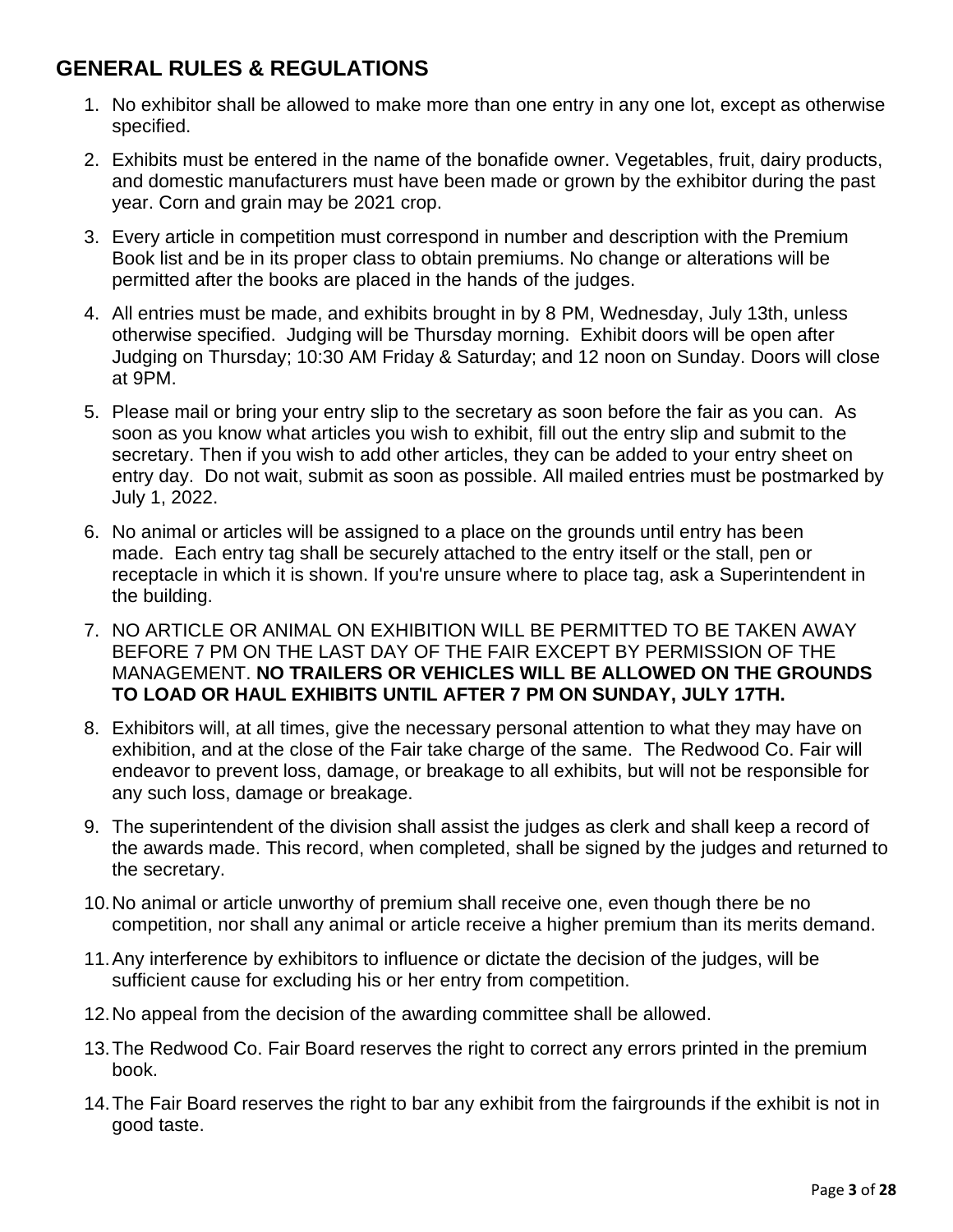# **ANNOUNCEMENTS OF THE 2022 FAIR**

- To relieve the secretary's office of much of the congestion during entry day, it is most earnestly called to your attention that you prepare entry sheets a number of days in advance and submit them to the secretary's office. All entry tags will be made up in advance and be ready for you when you come if pre-registration is made. Mailed forms must be postmarked by July 1, 2022. Online entries can be submitted at [www.redwoodcountyfair.com](http://www.redwoodcountyfair.com/) up until Tuesday, July, 12<sup>,</sup> 2022. Anything submitted after this date, will be entered as time allows or on entry day. Entry blanks are included at the end of this listing. Redwood County Fair appreciates your continued support.
- Entry day will be Wednesday, July 13th, 2-8 PM and the fair will run Thursday, July 14th through Sunday, July 17th. In general, the exhibit pattern will follow that of recent fairs.
- Check this premium list for classes in which cash prizes are being offered, and for special offers made in some divisions by commercial interest.
- Your comments on the fair and suggestions for improvements will be greatly appreciated by the fair board, both at the Secretary's office during the fair and at the annual meeting of stockholders held in Redwood Falls, on the third Tuesday in November.
- The Redwood County Fair is a family-based show and reserves the right to refuse any exhibit.

# **ADMISSIONS AND PASSES**

- Admission to the fair is \$7.00 per day; \$10 after 7 PM on Thursday, Friday, and Saturday, or \$20.00 for a 4-day pass, good for the entire fair.
- No Admission will be charged until after 12 NOON on Thursday, July 14th. Admission will be FREE after 5 PM on Sunday, July 17<sup>th</sup>.
- Admission for senior citizens on Saturday, July 16th, will be \$4.00 until 4 PM. A 4-day pass for seniors over 65 is \$15 at the gate only.
- An on-grounds vehicle parking pass, for the entire fair, day and night, is \$40.00, IF SPACE ALLOWS.
- Camping Passes are \$150.00 each spot. This includes 1 parking pass. Gate admission is not included. See Chuck Davis for reservations.

# **EXHIBITORS**

- The Redwood Co. Fair offers cash awards to the club or organization with 5 or more members with the most exhibits in the Open Class Division. Please see entry form for registration information.
- Individuals will receive premium awards for exhibits plus win points toward club awards. First prize club award will be \$100; second will be \$75; and third prize will be \$50.
- When entering your exhibits, be sure to have your name and address on the exhibits, as well as your club's name.

#### *\*\*NOTICE: ALL PREMIUMS WILL BE: 1ST-\$5; 2ND-\$3; 3RD-\$2, UNLESS OTHERWISE STATED.*

## **NOTICE TO EXHIBITORS**

- As requested by Extension Office, 4-H Premium checks will be paid to 4-H Clubs only. The 4-H Clubs will pay individual exhibitors. See Stacy Johnson for more information.
- Open-class premium checks will be paid at the fairgrounds, in the Secretary's office, Sunday, July 17th, from 4-8 PM. All entries are open to all counties in Minnesota.
- **PREMIUM CHECKS WILL BE VOIDED IF NOT CASHED WITHIN 30 DAYS.**
- **All exhibits must be picked up by 8 PM on Sunday.**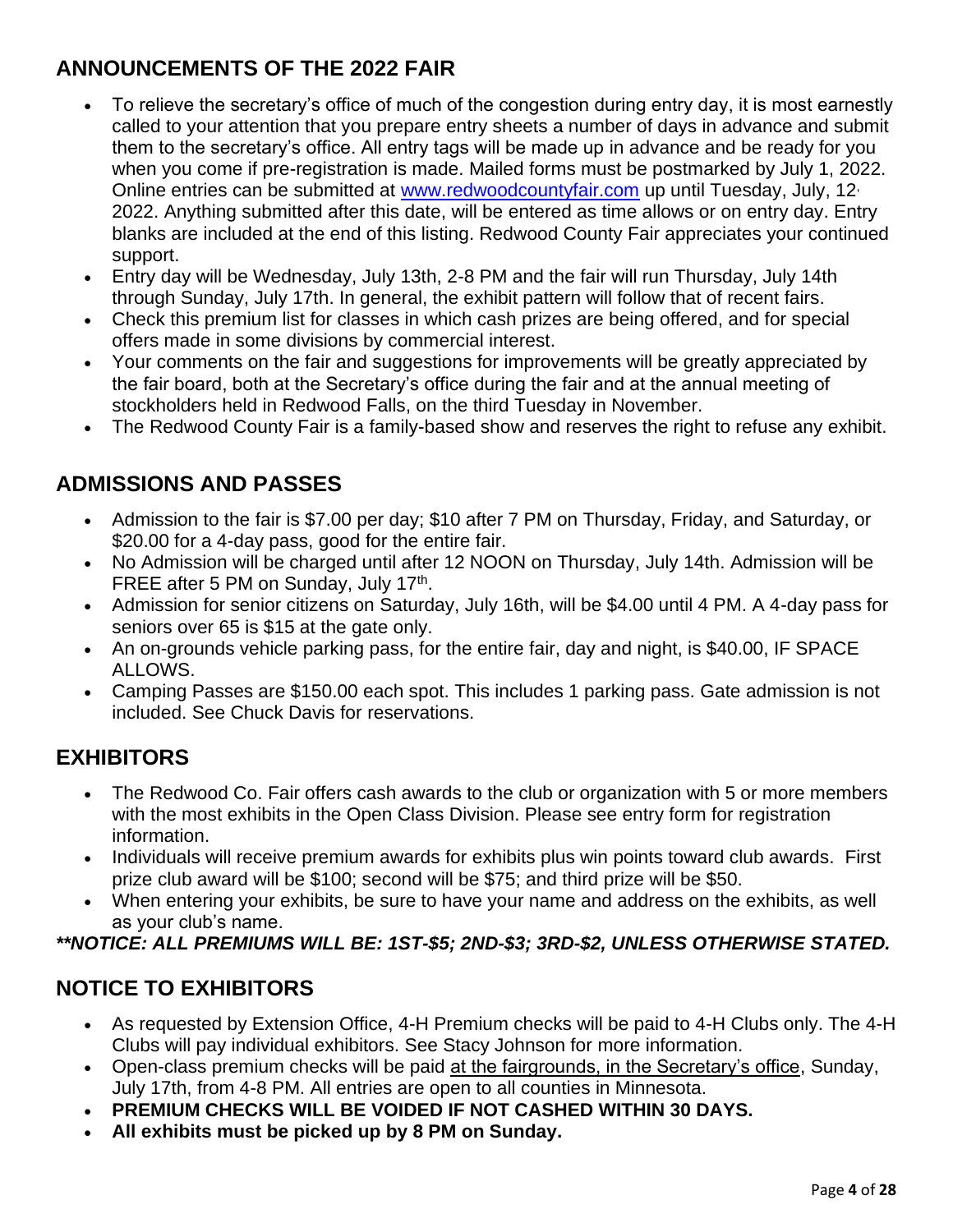# **DIVISION 2 ~ FARM CROPS** *Ramona Larsen & Linda Rasmussen, Superintendents*

- Corn and soybeans shall be 2021 crop, other entries may be 2021 or 2022.
- Sheaf grain and hay to be 3 inches in diameter at band. No treated grain will be accepted. Shortage in measure and count will disqualify a sample from competing.
- One member only from a family or household may make entry in any Lots.
- No entries will be accepted from commercial seed companies as this is not a professional exhibit. Hay sheaf to be judged by standards of maturity, leafiness and color. Hay must be dry.
- Name of variety in all lots must be given.
- Ribbons will be awarded. **PREMIUMS: 1ST-\$5; 2ND-\$3; 3RD-\$2 unless otherwise stated**
- No articles to be removed until 7PM on the last day of the fair.
- The Fair Board reserves the right to disqualify and dispose of diseased, contaminated, or infested exhibits.

#### **CLASS A ~ OATS**

- Lot 1. Threshed Grain
	- 2. Sheaf Grain 3-inch sheaf

#### **CLASS B ~ BARLEY**

Lot 1. Threshed Grain 2. Sheaf Grain – 3-inch sheaf

#### **CLASS C ~ WHEAT**

- Lot 1. Wheat Spring 1. Sheaf Grain 3-inch sheaf
	- 2. Wheat Winter

#### **CLASS D ~ SOYBEANS**

Lot 1. Sheaf Green Beans 2021 2. Sheaf Cured Beans 2021

#### **CLASS E ~ HAY FORAGE**

Lot 1. Alfalfa Sheaf, green

2. Alfalfa Sheaf, dried

#### **CLASS F ~ SUNFLOWERS FIELD**

Lot 1. Sunflower Seed, 2 quart 2. Sunflower Head (1)

#### **CLASS G ~ FIELD SUGAR BEETS**

Lot 1. Beets (2), tops on

#### **CLASS H ~ COMMERCIAL EDIBLE BEANS** *(All Varieties)*

*If any grain shows signs of active insects, it may be destroyed by the fair board.*

- 
- -
	-
	- 4. Navy, 2 quart, small white 8. Any Other

#### **CLASS I ~ GRAIN SORGHUM**

- 
- Lot 1. Sorghum, 2-quart seed
	- 2. Green Grain Sorghum, 3 stalks

#### **CLASS J ~ CORN, 2021 CROP**

Lot 1. Tallest Stalk (1), roots on

- Lot 1. Pinto, 2-quart seed 5. Navy Sheaf, cured 2021
	- 2. Pinto Sheaf, cured 2021 6. Navy Sheaf, green 2022
	- 3. Pinto Sheaf, green 2022 7. Great Northern, large white
		-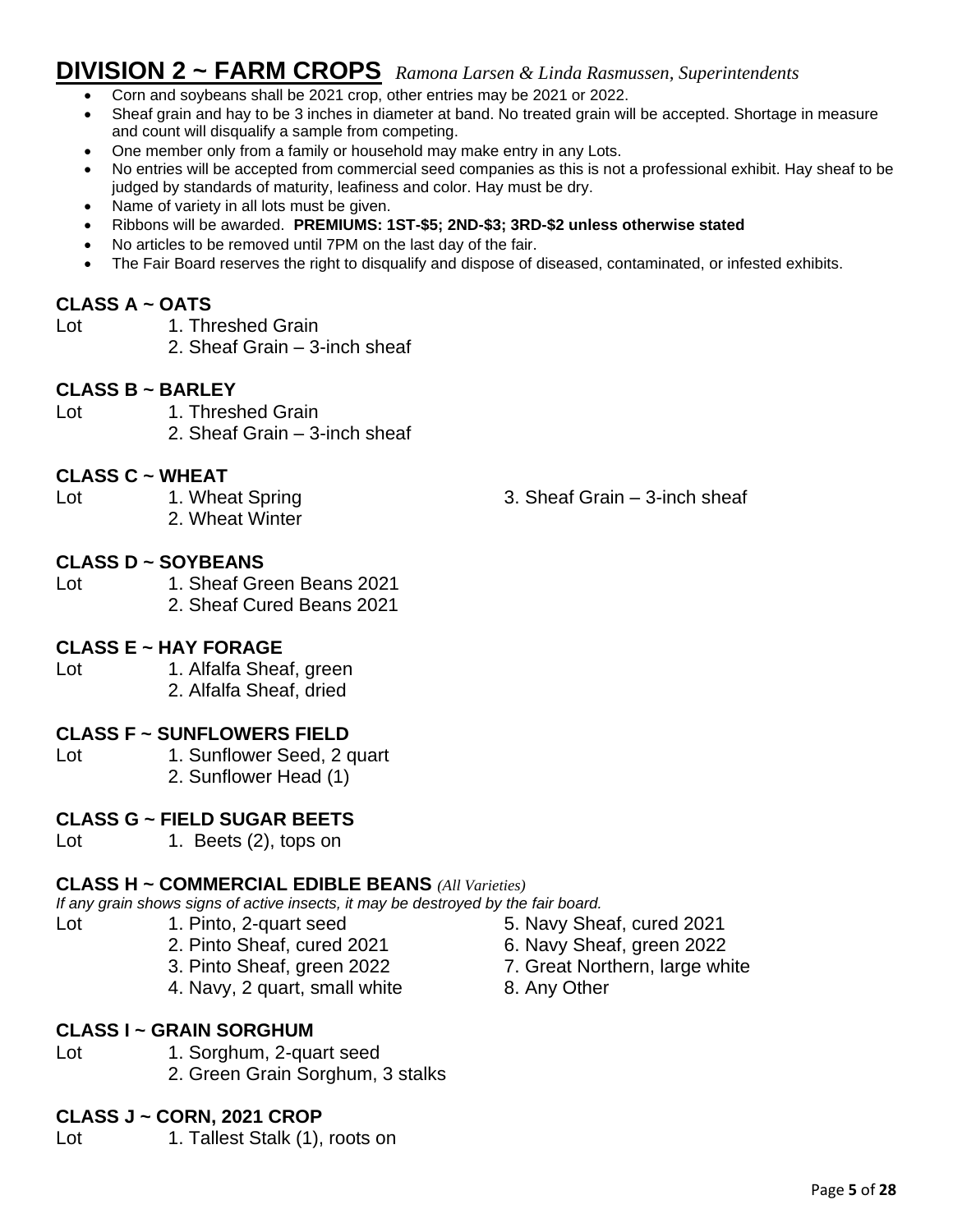# **DIVISION 3 ~ HORTICULTURE** *Ramona Larsen & Linda Rasmussen, Superintendents*

- Shortage in measure or count will disqualify a sample from competing.
- Nothing is to be entered that is not listed in the premium book. Only one entry per person is allowed.
- Each exhibitor in each lot in the division. No article is to be removed until 7 PM Sunday, July 18<sup>th</sup>.
- *Special prizes for horticulture exhibitors sponsored by; Redwood Falls Nursery, Loran Kaardal Insurance Agency, Inc., Affordable Dirt Works*
- **PREMIUMS: 1ST-\$5; 2ND-\$3; 3RD-\$2 unless otherwise stated**

#### **CLASS A ~ APPLES**

*Only farm crops, etc. Leave stems on. Entry is to consist of exactly 4 specimens.*

Lot 1. Beacon 11. McIntosh

- 2. Delicious, Red 12. Minion
- 3. Delicious, Yellow or Golden 13. Northwest Greening
- 4. Connel Red 14. Oriole
- 
- 
- 
- 8. Honey Gold 18. Redwell
- 
- 

#### **CLASS B ~ CRAB APPLES**

*Entry is to consist of exactly 8 specimens.*

- 
- 
- 
- 

#### **CLASS C ~ GRAPES**

*Entry must consist of 3 bunches.*

- 2. LaCrescent 6. Concord
	- 3. Frontenac Gris 7. Beta
	-
	-

#### **CLASS D ~ HERB CLASSIFICATION**

*Entry must consist of 3 stems in water.*

- 
- 
- 
- 
- 
- 

#### **CLASS E ~ PLUMS**

*Entry must consist of 6 specimens each.*

- 
- 
- 2. Mount Royal 2. Mount 2. Waneta
- 
- 
- 5. Superior
- 
- 
- 
- 
- 5. Duchess of 15. Prairie Spy
- 6. Fireside 16. Red Baron
- 7. Harelson 17. Regent
	-
- 9. Jonathan 19. Wealthy
- 10. State Fair 20. Honey Crisp
- Lot 1. Chestnut 1. Chestnut 1. Chestnut 1. Chestnut 1. Chestnut 1. Chestnut 2. Hopa or Any Other Ornamental Crab
	- 2. Dolgo 5. Any Other Variety
	- 3. Whitney 6. Best Collection (4 ea.), 4 varieties
- Lot 1. Himrod 5. Sommerset
	-
	-
	- 4. Marquette **8. Best Collection (**% pint ea.), 4 varieties
- Lot 1. Dill 7. Mint
	- 2. Basil 8. Sage
	- 3. Rosemary 9. Oregano
	- 4. Parsley 10. Lavender
	- 5. Tarragon 11. Thyme
	- 6. Marjoram 12. Any Other Herb
- Lot 1. Ember 6. Underwood
	-
	- 3. Pipestone 8. Any Other Variety Plum
	- 4. Stanley 9. Best Collection (2 ea.), 4 varieties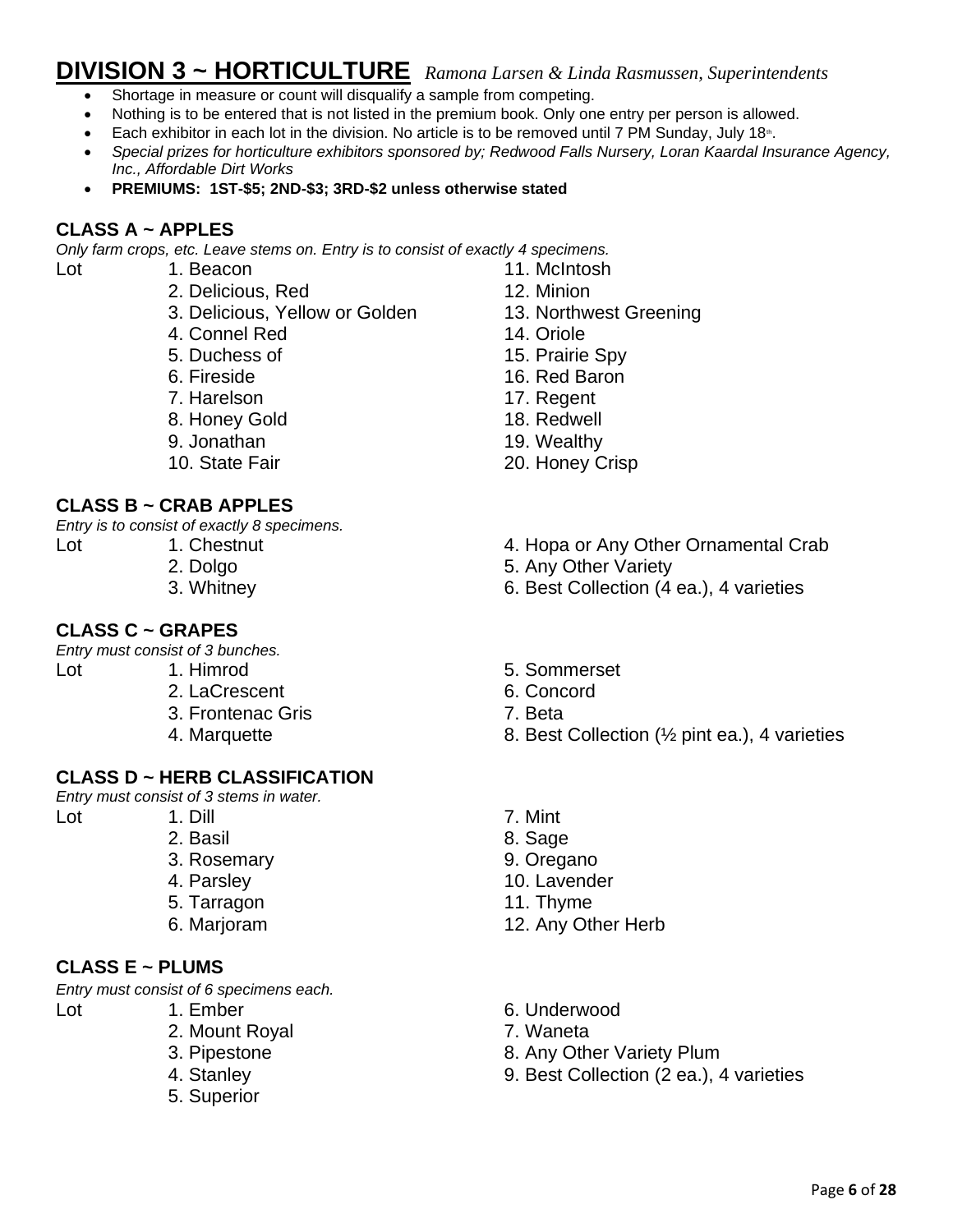#### **CLASS F ~ SMALL FRUITS AND NUTS**

- 
- Lot 1. Apricots, 6 specimens 7. Gooseberries ( $\frac{1}{2}$  pint)
	- 2. Strawberries, any variety  $(\frac{1}{2}$  pint) 8. Mulberries  $(\frac{1}{2}$  pint)
	-
	-
	-
	-
- 
- 
- 3. Pears, 4 specimens 9. Any Other Variety Small Fruit Crop
- 4. Raspberries ( $\frac{1}{2}$  pint) 10. Any Other Edible Nut ( $\frac{1}{2}$  pint)
- 5. Black Raspberries ( $\frac{1}{2}$  pint) 11. Cherries w/ stems on ( $\frac{1}{2}$  pint)
- 6. Walnuts, 6 specimens 12. Dried Walnuts, 6 specimens from 2021

#### **CLASS G ~ VEGETABLES**

- *Shortage in measure or count will disqualify a sample from competing.*
- *Nothing to be entered as special not listed in the premium book.*
- *Exhibits to be clean, any root vegetable should be washed.*
- *Variety names should be listed on exhibit. (Example: "Pioneer" cucumbers)*
	- 1. Asparagus, ¼ inch stem on bean pods (3 specimens)
		- 2. Beans, bush, green, flat in pod (10 pods)
		- 3. Beans, bush, green, round in pod (10 pods)
		- 4. Beans, yellow, bush, wax, flat in pod (10 pods)
		- 5. Beans, yellow, bush, wax, round in pod (10 pods)
		- 6. Beans, Baby Lima, in pods (10 pods)
		- 7. Beans, Big Lima, in pods (10 pods)
		- 8. Beans, purple (10 pods)
		- 9. Beets, for table use, 3 specimens
		- 10.Broccoli (1 head)
		- 11.Brussel Sprouts
		- 12.Cabbage, round, 1 specimen
		- 13.Cabbage, flat, 1 specimen
		- 14.Cabbage, pointed, 1 specimen
		- 15.Cabbage, red, 1 specimen
		- 16.Cabbage, Bok Choi or Chinese, 1 specimen
		- 17.Carrots, for table use, 3 specimens
		- 18.Cauliflower, 1 specimen
		- 19.Celery, 1 plant in water
		- 20. Cucumbers, for slicing w/  $\frac{1}{4}$  in. to  $\frac{1}{2}$  in. stem, 3 specimens
		- 21. Cucumbers, for pickling w/  $\frac{1}{4}$  in. to  $\frac{1}{2}$  in. stem, 2"-3", 4 specimens
		- 22. Cucumbers, for pickling w/  $\frac{1}{4}$  in. to  $\frac{1}{2}$  in. stem, 4"-5", 4 specimens
		- 23.Cucumbers, ripe for pickling, 2 specimens
		- 24.Eggplant, 2 specimens
		- 25.Endive, 2 specimens
		- 26.Garlic, 3 bulbs
		- 27.Gourds, small, 4 specimens
		- 28.Gourds, large, 2 specimens
		- 29.Ground Cherries, husked (1 pint)
		- 30.Kohlrabi, 3 specimens
		- 31.Leek, 3 specimens
		- 32.Muskmelon, 1 specimen
		- 33.Onions, yellow, flat, 3 specimens
		- 34.Onions, yellow, globe, 3 specimens
		- 35.Onions, red, flat, 3 specimens
		- 36.Onions, red, globe, 3 specimens
		- 37.Onions, white, flat, 3 specimens
		- 38.Onions, white, globe, 3 specimens
		- 39.Onions, op sets, not separated (1 pint) (continued on next page)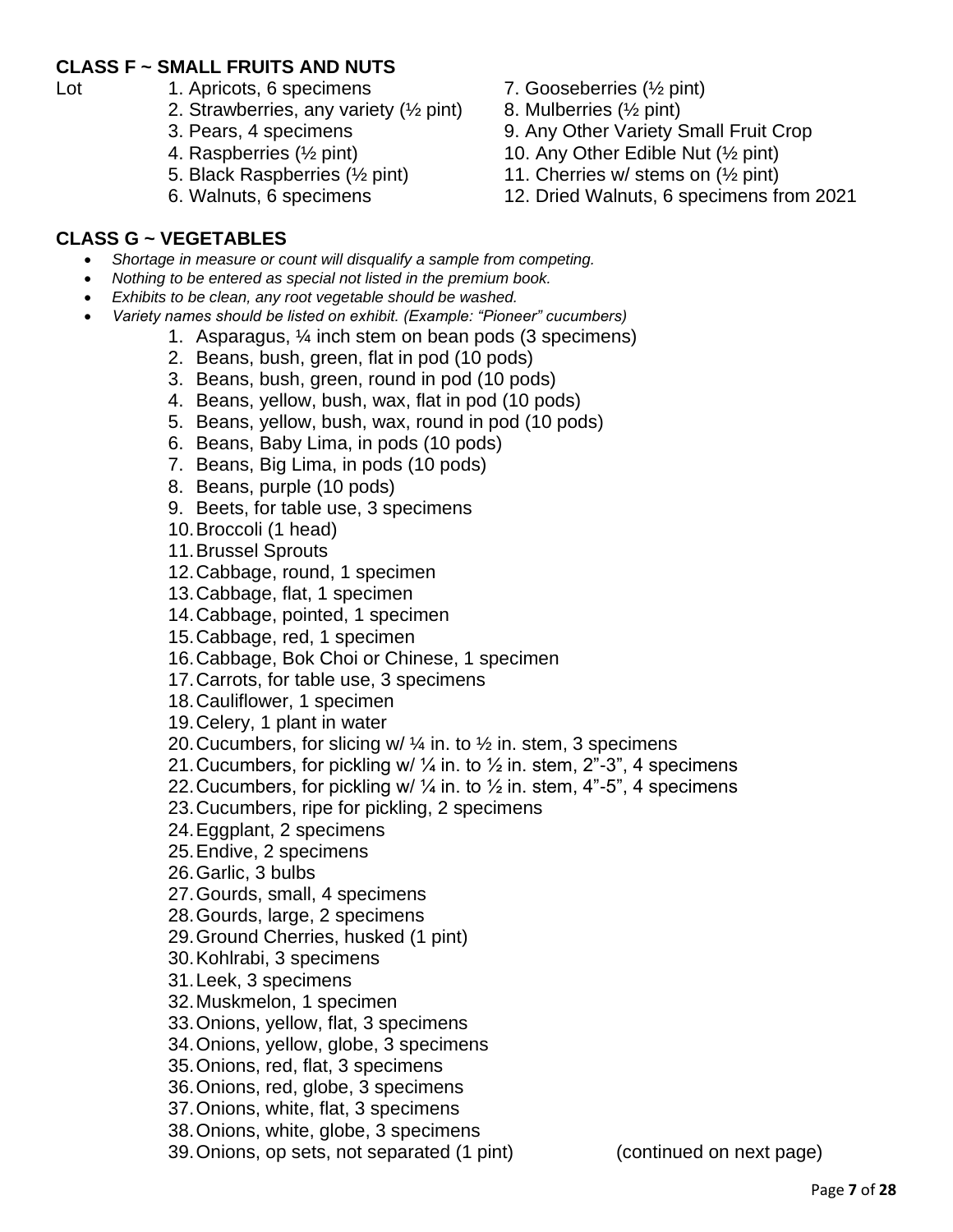#### 40.Onions, bottom sets, separated (1 pint)

41.Parsnips, 3 specimens

42.Peas, garden, 10 pods w/ ¼ in. stem

43.Peas, edible pod, 10 pods

44.Peppers, green, 2 specimens

45.Peppers, green, pickling, 6 specimens

46.Peppers, banana, 2 specimens

47.Peppers, any others, 2 specimens

48.Peppers, long hot, 6 specimens

49.Pumpkin, for pie, round type, 1 specimen

50.Pumpkin, field, 1 specimen

51.Pumpkin, novelty

52.Radish, round, 5 specimens

53.Radish, icicle, 5 specimens

54.Rhubarb, 3 stalks

55.Rutabagas, for table use, 3 specimens

56.Salsify, largest and smoothest roots, 3 specimens

57.Squash, spaghetti, 1 specimen

58.Squash, summer, 6"-8", 1 specimen

59.Squash, table queen or acorn, 1 specimen

60.Squash, buttercup, 1 specimen

61.Squash, butternut, 1 specimen

62.Squash, hubbard, green, 1 specimen

63.Squash, zucchini, 6"-8", 2 specimens

64.Squash, any other winter, 1 specimen

65.Sweet potatoes, 3 specimens

66.Swiss Chard, 1 plant, root removed

67.Tomatoes, 3 inch and under, 3 specimens

68.Tomatoes, 3 inch and over, 3 specimens

69.Tomatoes, yellow, 3 specimens

- 70.Tomatoes, early, 3 specimens
- 71.Tomatoes, late, 3 specimens

72.Turnips, white globe, 3 specimens

73.Watermelons, dark green, 1 specimen

74.Watermelons, stripe, 1 specimen

75.Watermelons, long, 1 specimen

76.Any other vegetable not listed, 3 large or 6 small specimens

77.Oddity vegetable, 1 specimen

78.Largest vegetable, 1 specimen

79.Cucumbers, burpless, 3 specimens

80.Tomatoes, cherry, or any other small tomatoes, 6 specimens

#### **CLASS H ~ POTATOES**

*5 cleaned potatoes to comprise one exhibit.*

- 
- Lot 1. Irish Cobblers 6. Norgold
	-
	-
	-
	- 5. Norland
- 
- 2. Anoka 7. Russet
- 3. Kennebec 8. La Sota
- 4. Pontiac 9. Yukon Gold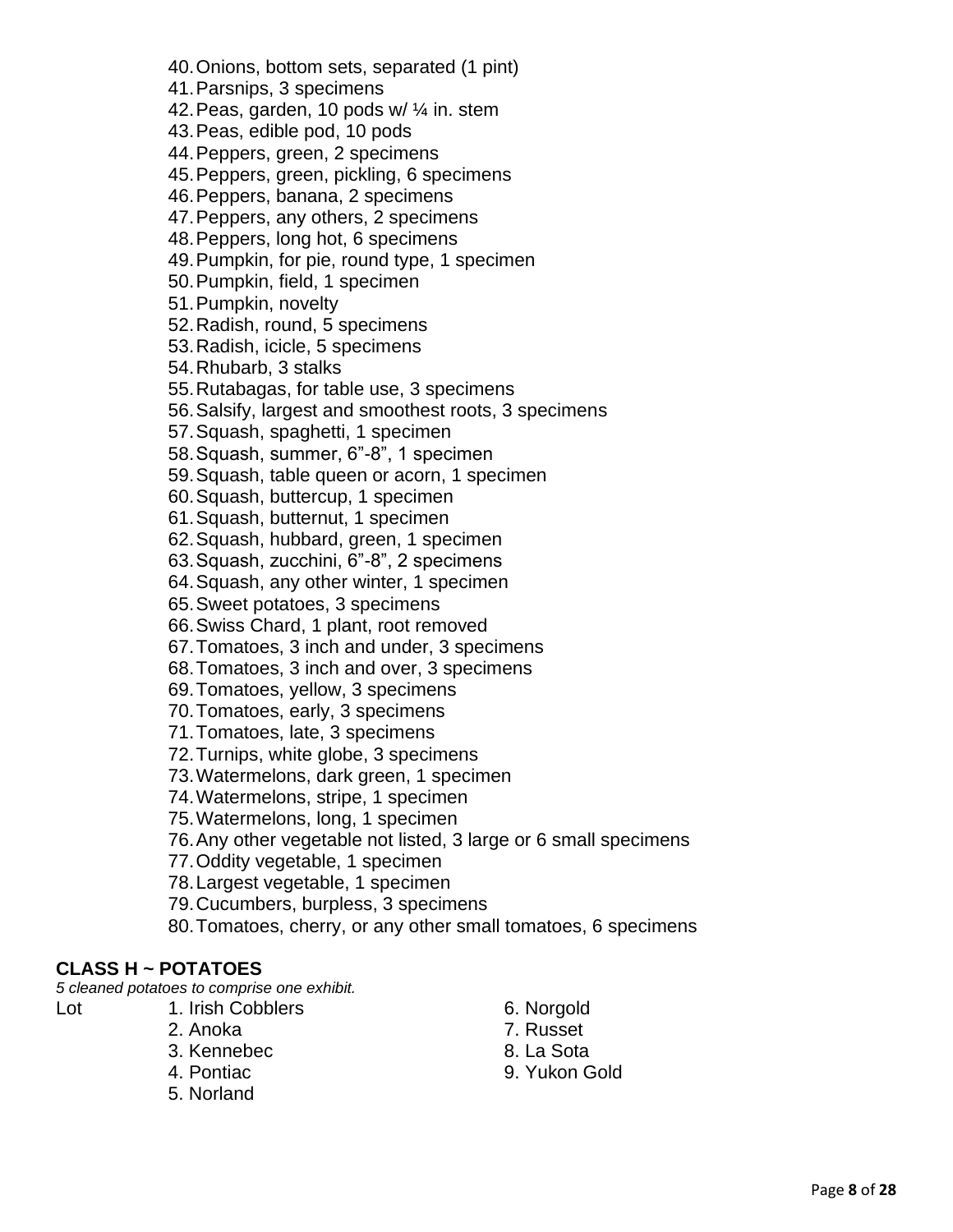#### **CLASS I ~ GARDEN CORN**

*Overall Grand Champion Garden Exhibit-Ribbon.*

- Lot 1. Sweet Corn, for vegetable, unhusked, 4 ears
	- 2. Popcorn, 4 ears, 2021 crop
	- 3. Ornamental Corn, large, 4 ears, 2021 crop
	- 4. Ornamental Corn, small, 4 ears, 2021 crop

#### **CLASS J ~ GARDEN BOX**

#### **Premiums: 1ST - \$6; 2ND - \$4; 3RD - \$3**

Lot 1. Box of vegetables, fruit, or mixed, totaling 6 different items. *Example: Large vegetable, 1 item; Small vegetable, 6 of each item; Medium, 2 of each item; Total, 6 kinds of vegetables or fruit*

#### **CLASS K ~ FUN VEGGIE CREATION**

**Premiums: 1ST - \$6; 2ND - \$4; 3RD - \$3**

Lot 1. Make a Veggie Creature using at least 3 or more vegetables.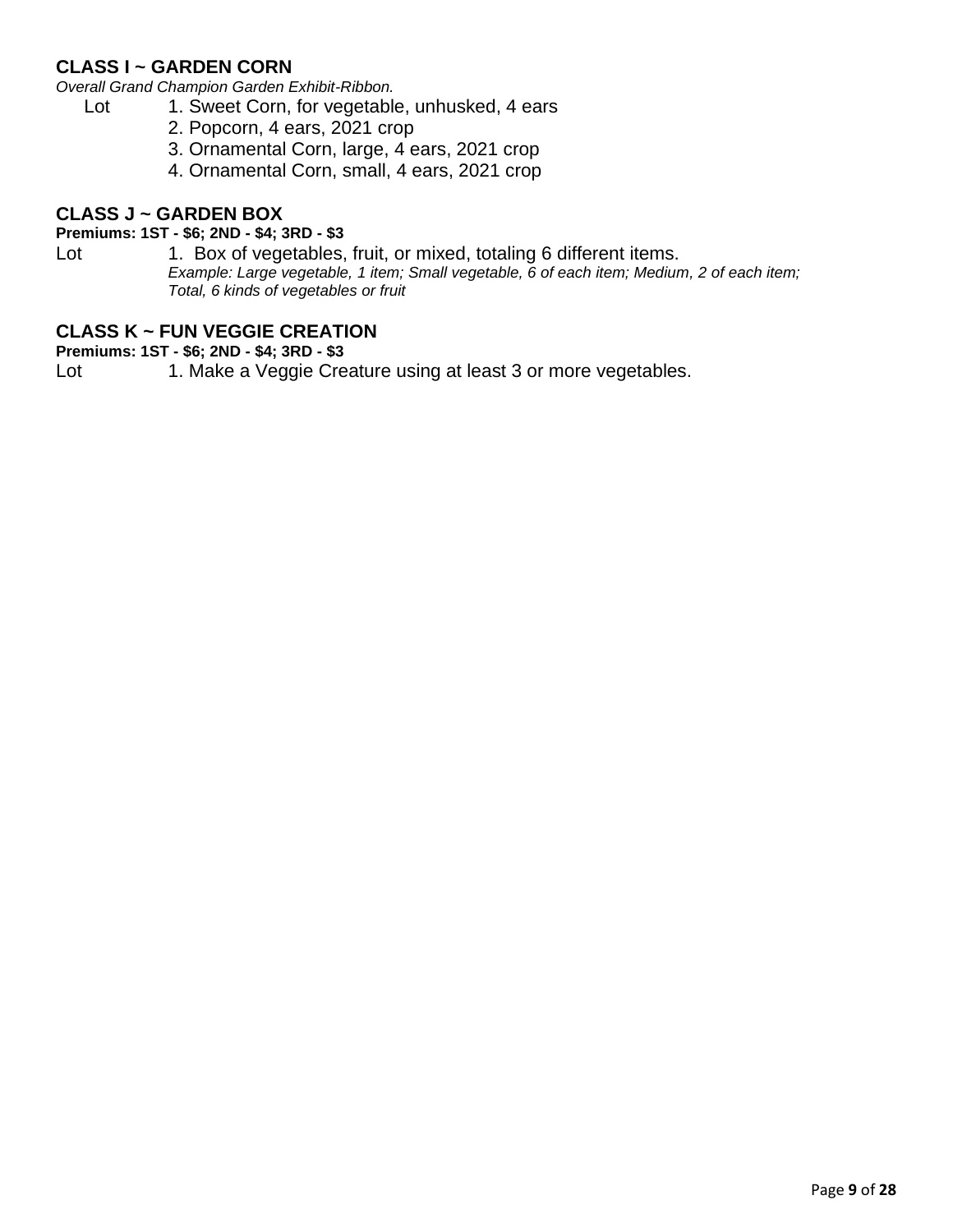# **DIVISION 4 ~ FLOWERS** *Char Lightfoot, Superintendent & Carol Goblish, Assistant*

- Only one exhibit per person will be allowed to compete in each Lot.
- Containers for specimen flowers will be provided by the flower division or exhibitors may use their own clear glass containers. If more than one specimen is called for in an entry, high quality, uniformity in size, degree of maturity, form, color, and stem length are important. Buds showing color are considered flowers. A strong stem with good clean foliage left on the stem is important, but no foliage below the water line.
- Check entry tags carefully to make sure they are in the proper class and lots. The fair is not responsible for lost, damaged, or broken items.
- Exhibitors may sign up for door prizes.
- Judging will be at 8:15 pm on Wednesday.
- **Premiums: 1ST-\$5; 2ND-\$3; 3RD-\$2 unless otherwise stated**

#### **CLASS A ~ ANNUALS**

- Lot 1. Aster, 3 stems, either double or single 18. Petunias, 3 stems, double, bi-color
	- 2. Bachelor Buttons, 3 stems, 1 color 19. Petunias, 3 stems, single, bi-color
		-
		- 4. Bells of Ireland, 1 stem 21. Salvia, 3 stems, red
	-
	- 6. Celosia, crested, 1 stem 23. Snapdragons, 3 spikes
	- 7. Calendula, 1 stem 24. Statice, 3 stems
	-
	- 9. Cosmos, 3 stems, single, 1 color 26. Sunflowers, 1 stem over 4"
	- 10. Cosmos, 3 stems, double, 1 color 27. Verbena, 3 stems
	-
	- 12. Marigolds, 3 stems, dwarf double 29. Zinnia, 3 stems, candy stripe
	-
	- 14. Marigolds, 3 stems, large double, 1 color 31. Zinnia, 3 stems, cactus type, 1 color
	-
	- 16. Petunias, 3 stems, double, 1 color 33. Any biennial
	- 17. Petunias, 3 stems, single, 1 color

#### **CLASS B ~ PERENNIALS**

- -
	-
	-
	- 5. Chrysanthemums, under 2", 1 stem 21. Hosta, 1 large leaf
	- 6. Chrysanthemums, over 2", 1 stem 22. Hydrangea, 1 stem
	-
	- 8. Coneflower, 3 stems, 1 color 24. Monarda, 3 stems, 1 color
	- 9. Coral Bells, 3 stems 25. Phlox, 1 stem
	- 10. Coreopsis, 3 stems, 1 variety 26. Statice, 1 stem
	-
	- 12. Daisy, Gloriosa, 3 stems 28. Sweet Pea, 3 stems
	-
	-
	- 15. Gaillardia (blanket flower), 3 stems 31. Yarrow, any color, 3 stems
	-
- 
- 
- 3. Balsam, 1 stem 20. Petunias, 3 stems, vining or spreading, 1 color
	-
- 5. Celosia, plumed, 1 stem 22. Salvia, 3 stems, blue or purple
	-
	-
- 8. Cleome, 1 stem 25. Sunflowers, 3 stems under 4"
	-
	-
- 11. Marigolds, 3 stems, white color 28. Zinnia, 3 stems, dahlia type, 1 color
	-
- 13. Marigolds, 3 stems, dwarf single 30. Zinnia, 3 stems, pompon, 1 color
	-
- 15. Pansies, 3 stems with foliage 32. Any other annual, give name, 3 stems
	-
- Lot 1. Astilbe, 2 sprays, 1 color 17. Hosta, plain, 3 leaves over 4" wide
	- 2. Balloon Flower, 1 stem 18. Hosta, plain, 3 leaves under 4" wide
	- 3. Baby's Breath, 1 stem 19. Hosta, variegated, 3 leaves over 4" wide
	- 4. Carnations, 3 stems 20. Hosta, variegated, 3 leaves under 4" wide
		-
		-
	- 7. Clematis, 3 stems 23. Liatris, 2 spikes, 1 color
		-
		-
		-
	- 11. Dianthus, 3 stems, 1 color 27. Scabiosa/Pincushion, 3 stems, 1 color
		-
	- 13. Daisy, Shasta, 3 stems 29. Violas, 3 stems with foliage
	- 14. Delphinium, 1 stem  $30.$  Yarrow, yellow, 3 stems
		-
	- 16. Grass (give name) 32. Any other perennial, give name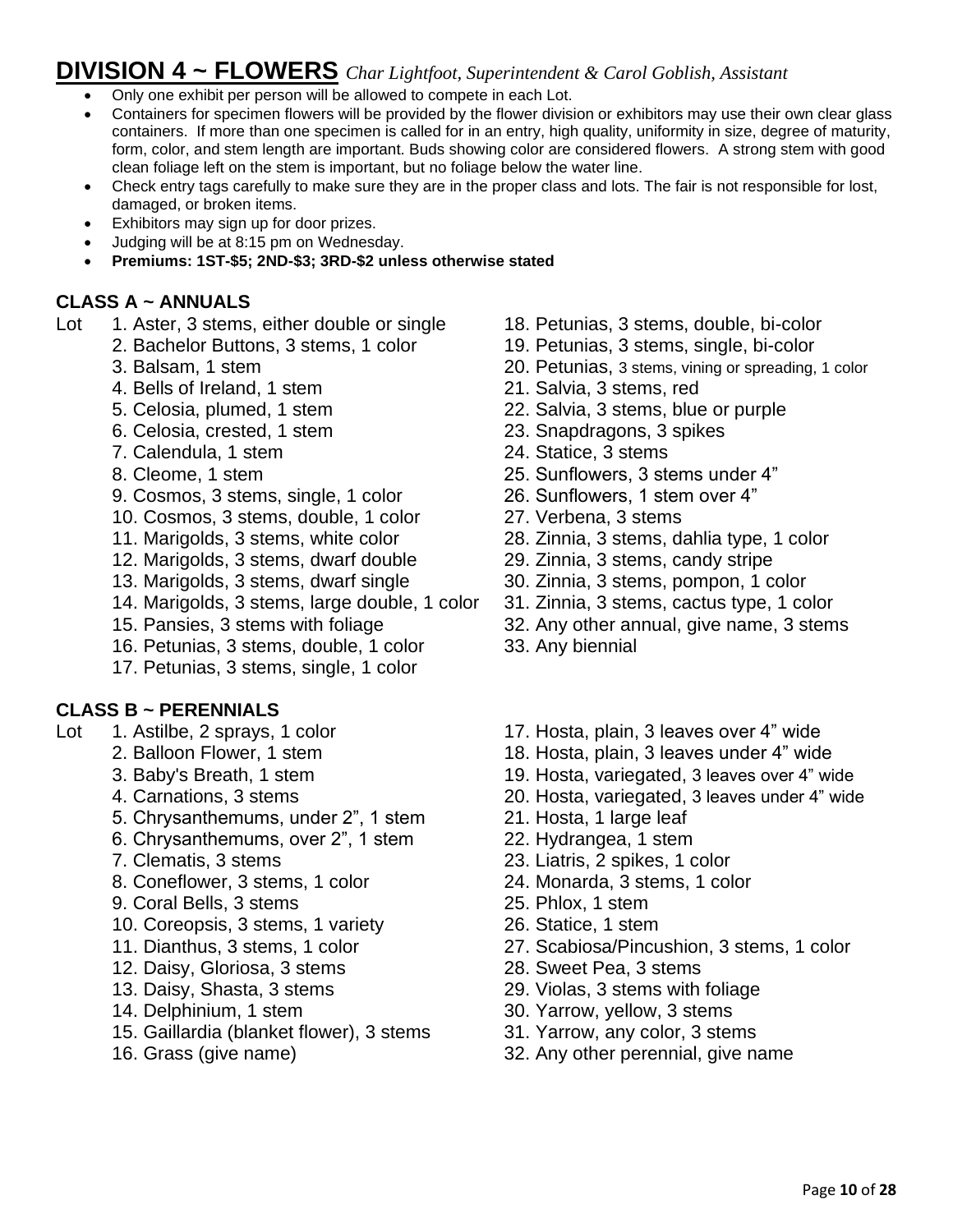#### **CLASS C ~ ROSES**

- Lot 1. Hybrid Tea, white, 1 bloom
	- 2. Hybrid Tea, yellow, 1 bloom
	- 3. Hybrid Tea, red, 1 bloom
	- 4. Hybrid Tea, bi-color, 1 bloom
	- 5. Hybrid Tea, lavender, 1 bloom
	- 6. Hybrid Tea, salmon, 1 bloom
	- 7. Hybrid Tea, pink, 1 bloom
	- 8. Grandiflora or Floribunda, white, 1 stem
	- 9. Grandiflora or Floribunda, yellow, 1 stem
	- 10. Grandiflora or Floribunda, red, 1 stem
	- 11. Grandiflora or Floribunda, bi-color, 1 stem
	- 12. Grandiflora or Floribunda, lavender, 1 stem
	- 13. Grandiflora or Floribunda, salmon, 1 stem
	- 14. Grandiflora or Floribunda, pink, 1 stem
	- 15. Miniature Rose, white, 1 stem
	- 16. Miniature Rose, yellow, 1 stem
	- 17. Miniature Rose, red, 1 stem
	- 18. Miniature Rose, bi-color, 1 stem
	- 19. Miniature Rose, lavender, 1 stem
	- 20. Miniature Rose, salmon, 1 stem
	- 21. Miniature Rose, pink, 1 stem

#### **CLASS D ~ GLADIOLA**

*One specimen per class. Bi-color gladiola should be entered in the predominant color.*

- -
	-
	-
	-
	-
	-
	-
- Lot 1. Large Gladiola, white 9. Miniature Gladiola, white
	- 2. Large Gladiola, yellow 10. Miniature Gladiola, yellow
	- 3. Large Gladiola, orange 11. Miniature Gladiola, orange
	- 4. Large Gladiola, red 12. Miniature Gladiola, red
	- 5. Large Gladiola, pink or rose 13. Miniature Gladiola, pink or rose
	- 6. Large Gladiola, lavender 14. Miniature Gladiola, lavender
	- 7. Large Gladiola, purple 15. Miniature Gladiola, purple
	- 8. Large Gladiola, green 16. Any other Gladiola, large or miniature

#### **CLASS E ~ OTHER BULBS OR TUBERS**

- Lot 1. Begonia, tuberous, 1 bloom with side bud or bloom
	- 2. Calla Lily, 1 bloom
	- 3. Canna, 1 bloom
	- 4. Dahlia, pompon, 3 stems with leaf attached, 1 color
	- 5. Dahlia, 2"-4", 3 stems with leaves attached, 1 color
	- 6. Dahlia, 4"-6", 1 stem with leaf attached
	- 7. Dahlia, 6"-8", 1 stem with leaf attached
	- 8. Dahlia, over 8", 1 stem with leaf attached
	- 9. Dahlia, cactus, under 4", 3 stems with leaves attached, 1 color
	- 10. Dahlia, cactus, 4"-6", 1 stem with leaf attached
	- 11. Dahlia, cactus, 6"-8", 1 stem with leaf attached
	- 12. Dahlia, cactus, over 8", 1 stem with leaf attached
	- 13. Asiatic Lily, 1 stem
	- 14. Oriental Lily, 1 stem
	- 15. Tiger Lily, 1 stem
	- 16. Day Lily, 1 stem
	- 17. Any other bulb or tuber, give name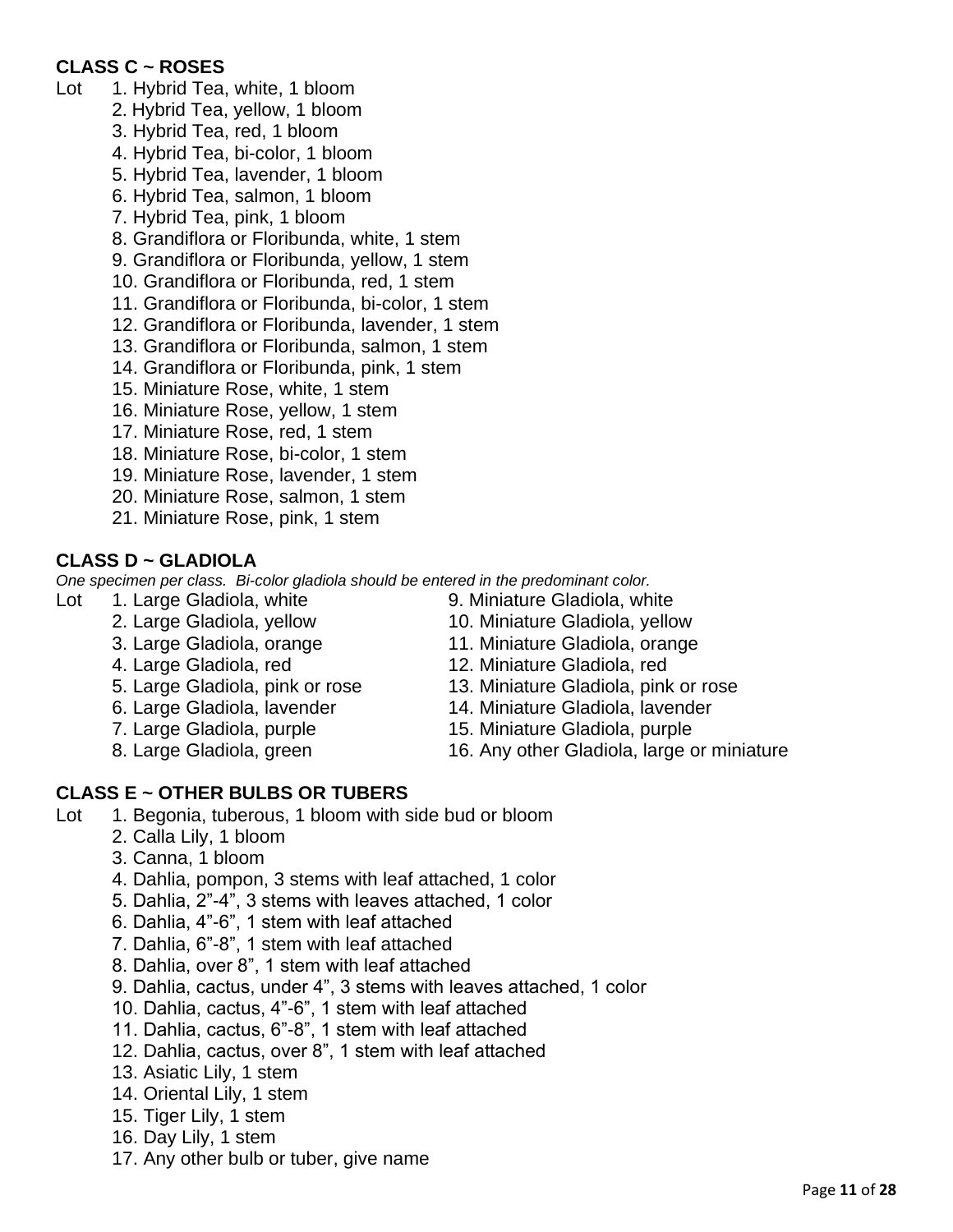#### **CLASS F ~ HOUSE PLANTS**

- - 2. African Violet, double, in bloom 9. Ivy, any variety
	- 3. Baby Tears 10. Pathos
	- 4. Begonia, in bloom 11. Succulent
	- 5. Bromelaid 12. Snake Plant
	-
	-
- Lot 1. African Violet, single, in bloom 8. Flowering Plant, not African Violet or Begonia
	-
	-
	-
	-
	- 6. Cactus 13. Dish Garden
	- 7. Fern 2008 and 2009 and 2008 and 2011 and 2018 and 2019 and 2019 and 2019 and 2019 and 2019 and 2019 and 201

#### **CLASS G ~ PATIO, POTTED, OR HANGING PLANTS**

*No potted plants which have been entered in previous years will be accepted. Be sure the outside of the pots is free of dirt, dust, and leaves.*

- Lot 1. Begonia, fibrous
	- 2. Begonia, tuberous
	- 3. Coleus
	- 4. Fairy Garden
	- 5. Geranium, red
	- 6. Geranium, not red
	- 7. Impatiens
	- 8. Petunias (hanging plant) vining or spreading
	- 9. Petunias, not vining or spreading
	- 10. Planter, at least 3 different species
	- 11. Marigold Planter
	- 12. Any other hanging plant
	- 13. Any other potted plant

#### **CLASS H ~ JUNIOR ARRANGEMENTS** *(15 years or younger)*

- Containers for the following arrangements need not be an expensive type but should harmonize with the color, size, and shape of the flowers.
- When specific types of flowers are called for in an arrangement, accessory flowers will not be allowed, but accessory foliage will be allowed in any arrangement.
- No artificial flowers in arrangements will be acceptable.
- Flowers must be grown and arranged by the exhibitor.
- **Premiums: 1ST - \$6; 2ND - \$4; 3RD - \$3**
- Lot 1. My Favorite Holiday
	- 2. Mug Arrangement
	- 3. Small Basket
	- 4. Fall Colors
	- 5. Fairy Garden
	- 6. Annuals, 3 varieties
	- 7. Perennials, 3 varieties
	- 8. Any other flower, 1 variety
	- 9. Potted Flowers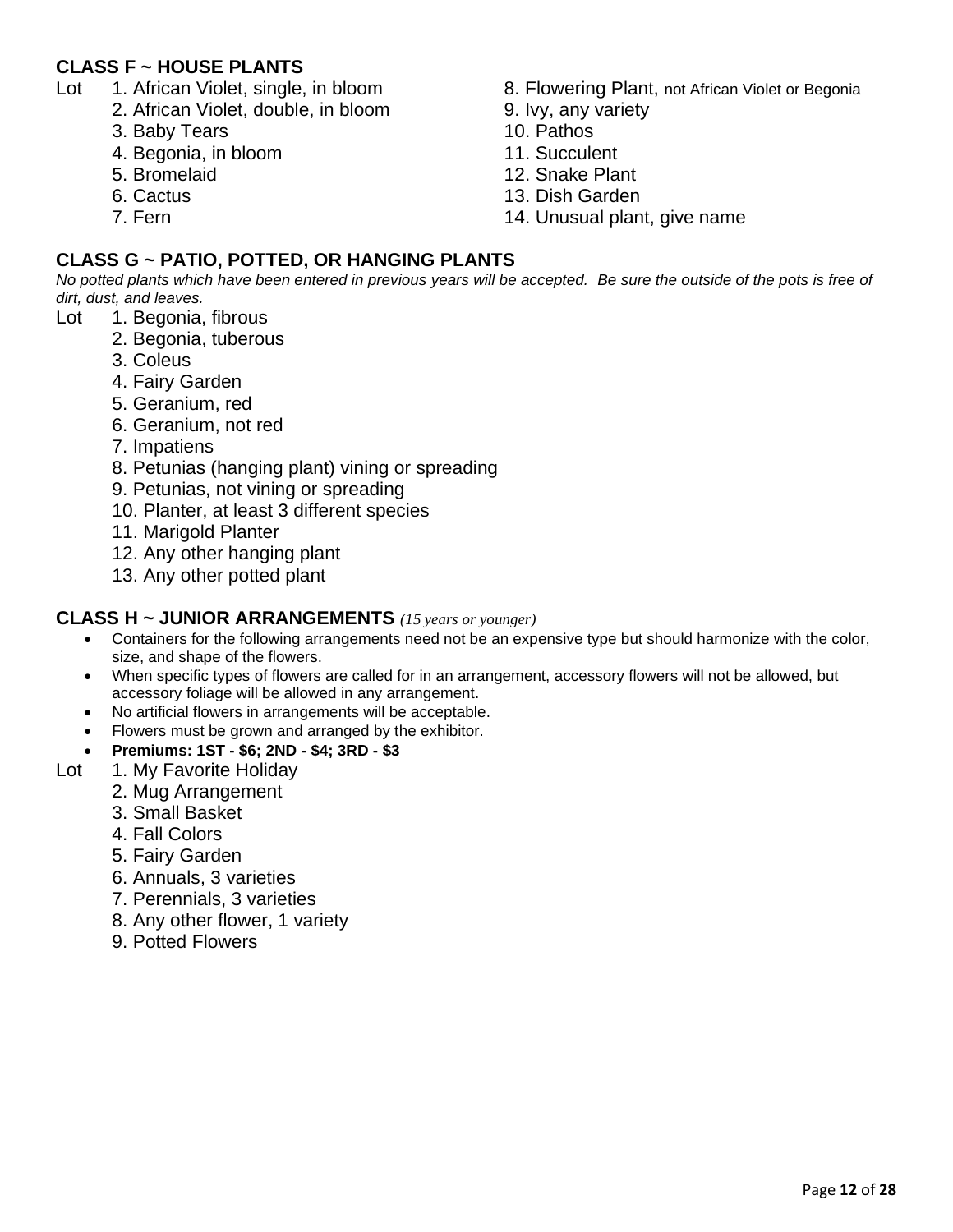#### **CLASS I ~ SPECIAL ARRANGEMENTS**

- Containers for the following arrangements need not be an expensive type but should harmonize with the color, size, and shape of the flowers.
- When specific types of flowers are called for in an arrangement, accessory flowers will not be allowed, but accessory foliage will be allowed in any arrangement.
- No artificial flowers in arrangements will be acceptable.
- Flowers must be grown and arranged by the exhibitor.
- **Premiums: 1ST - \$6; 2ND - \$4; 3RD - \$3**
- Lot 1. Autumn Gold 10. Picnic Table
	- 2. Blooms in a Basket 11. Pretty in Pink
		- 3. Brewing Up a bouquet (in coffee pot) 12. Silver Anniversary
		-
		-
		- 6. Good Old Days (in an old container) 15. Wildlife Arrangement
		- 7. Grandma's Flower Garden 16. Wood in Arrangement
		- 8. Holiday Arrangement 17. Yellow Arrangement
		-
- 
- 
- 
- 4. Cologne or Perfume Container 13. Dried Flower Arrangement (no artificial flowers)
- 5. Down on the Farm 14. Tea Cup or Mug Arrangement
	-
	-
	-
- 9. Miniature (under 5") 18. Any Other Arrangement

# **DIVISION 5 ~ CULINARY** *Gail Bellig, Superintendent ~ Char Gilland & Jo Kremin, Assistants*

- Entries close at 8PM, Wednesday, July 13. Please read carefully as all rules will be followed.
- Judging will take place Thursday morning.
- Not responsible for loss, damage, or breakage of any item.
- **ALL BAKING GOODS SHOULD BE PLACED IN A CLEAR PLASTIC ZIPLOC BAG. DO NOT BRING ITEMS TO THE FAIR THAT HAVE NOT BEEN PACKAGED PROPERLY!**
- Please note changes in the entries.
- **Premiums: 1st - \$5; 2nd - \$3; 3rd - \$2 unless otherwise stated**

#### **CLASS A ~ BREAD BAKING**

- Best of breads categories 1-14 receive 5 lbs of flour donated by *Salfer's Food Center*.
- Best of breads categories 15-28 receive 1 box Baking Soda donated by *Salfer's Food Center.*
- Please bring a small loaf or a 4" slice of a larger loaf for all breads.
- Lot 1. White Bread 15. Nut Bread
	-
	-
	-
	-
	-
	- 7. Rolls, Tea/Parkerhouse (4) 21. Gingerbread
	- 8. Cinnamon Rolls (4) 22. Cornbread
	- 9. Machine Bread, white 23. Pumpkin Bread
	- 10. Machine Bread, whole wheat 24. Zucchini Bread
	- 11. Whole Grains 25. Lemon Bread
	- 12. Gluten Free Bread 26. Cranberry Bread
	-
	-
- 
- 2. Herb Bread 16. Banana Bread
- 3. Rye Bread 17. Diabetic Muffins (4)
- 4. Raisin Bread 18. Bran Muffins (4)
- 5. Whole Wheat Bread 19. Baking Powder Biscuits (4)
- 6. French Bread 20. Granola Muffins (4)
	-
	-
	-
	-
	-
	-
- 13. Scones (4) 27. Rhubarb Bread
- 14. Any Other Bread 28. Coffee Cake, 4" square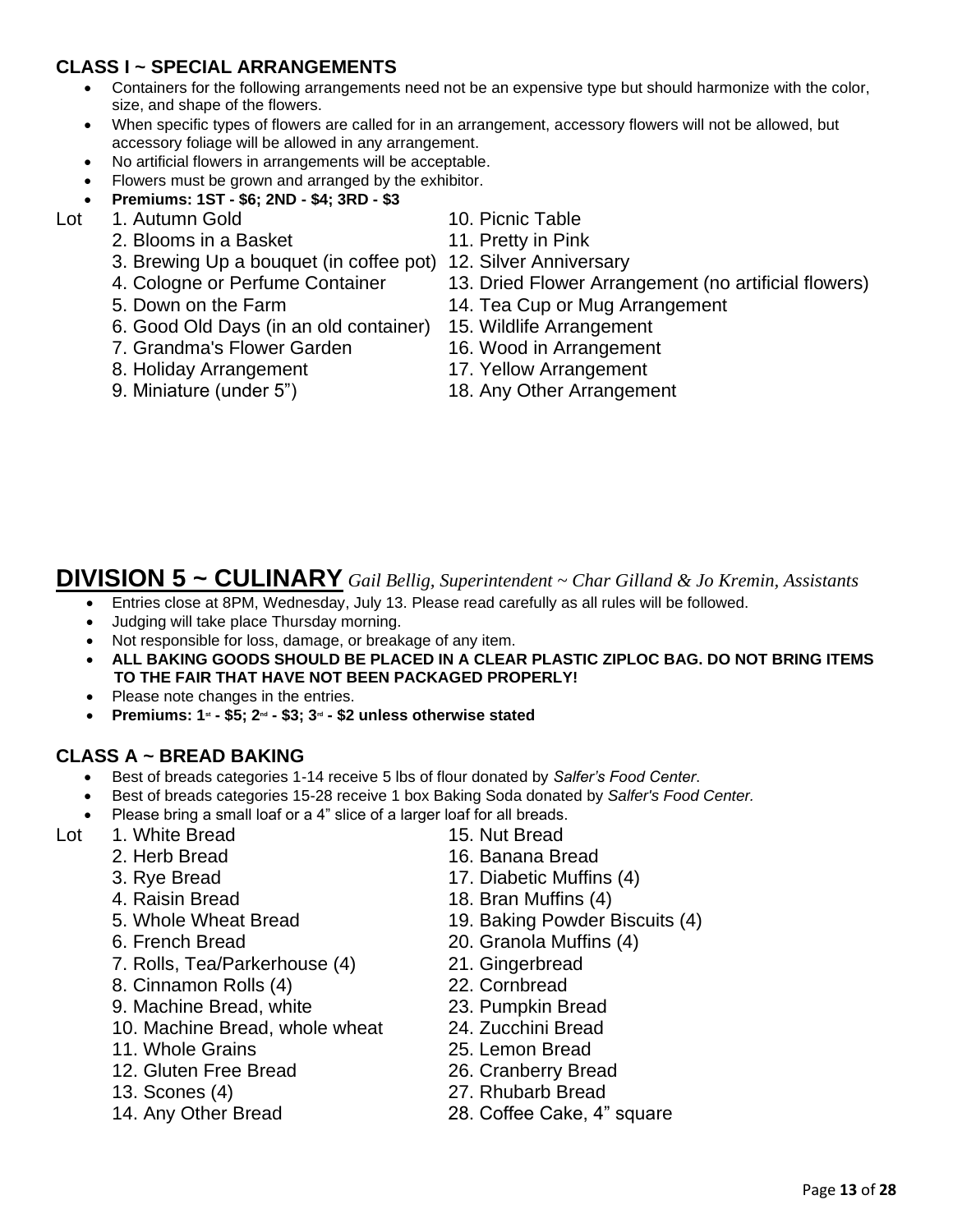#### **CLASS B ~ CHILDREN 15 AND UNDER**

- Best of chocolate chip cookies receives 1 bag of chocolate chips, donated by *Salfer's Food Center.*
- Best of oatmeal cookies receive 1 bag of brown sugar, donated by *Salfer's Food Center.*
- Best of oatmeal chocolate chip cookies receive 1 bag of chocolate chips, donated by *Salfer's Food Center.*
- Best of bars receives 1 bag of brown sugar, donated by *Salfer's Food Center*

#### **Cookies - count of 4 cookies**

- Lot 1. Chocolate Chip 5. Sugar
	- 2. Peanut Butter **6. Snicker Doodles**
	- 3. Oatmeal 7. No Bake
	- 4. Oatmeal Chocolate Chip 8. Any Other Cookies

## **Cakes & Cupcakes – unfrosted, 4" square or a count of 4**

- -

- 
- 13. Any Other Cakes/Cupcakes

#### **Quick Breads – small loaf**

- Lot 14. Banana Bread 16. Zucchini Bread
	- 15. Rhubarb Bread 17. Any Other Breads

#### **Bars – count of 4, unfrosted**

- - 19. Chocolate Chip 22. Pumpkin
	-
- 
- 
- 
- 20. Spice 23. Special K

#### **CLASS C ~ YOUNGEST CULINARY EXHIBITOR**

Lot 1. Anyone under 18 years old can register to be announced as the youngest exhibitor of this year's Redwood County Fair in the Culinary Division. Award given is \$10.

#### **CLASS D ~ SPONGE CAKES** *(unfrosted)*

- A \$5 award will be given for the best overall Sponge Cake.
- Box cakes will be disqualified.
- Bake full sized cakes and bring 5" square to the fair.

- Lot 1. Angel Food 5. Sunshine
	- 2. Chocolate Angel Food 6. Jelly Roll
	- 3. Lemon Angel Food 7. Mock Angel Food
	- 4. Brown Sugar Angel Food

#### **CLASS E ~ BUTTER CAKES** *(unfrosted)*

- A \$5 award will be given for the best overall Butter Cake.
- Box cakes will be disqualified.
- Bake full sized cakes and bring 5" square to the fair.
- 
- 2. Devil's Food 8. Bundt
	-
	-
	- 5. Applesauce 11. Oatmeal
	- 6. Banana-Pecan 12. Any Other
- Lot 1. White 7. Carrot
	-
	- 3. Nut Cake 9. Red Velvet
	- 4. Spice Cake 10. Walnut Honey Cake
		-
		-

- -
- Lot 18. Brownie 21. Lemon 20. Lemon 24. Any Other Bars
	-
- 
- 
- Lot 9. Chocolate 11. Lemon 10. Yellow 12. Spice
-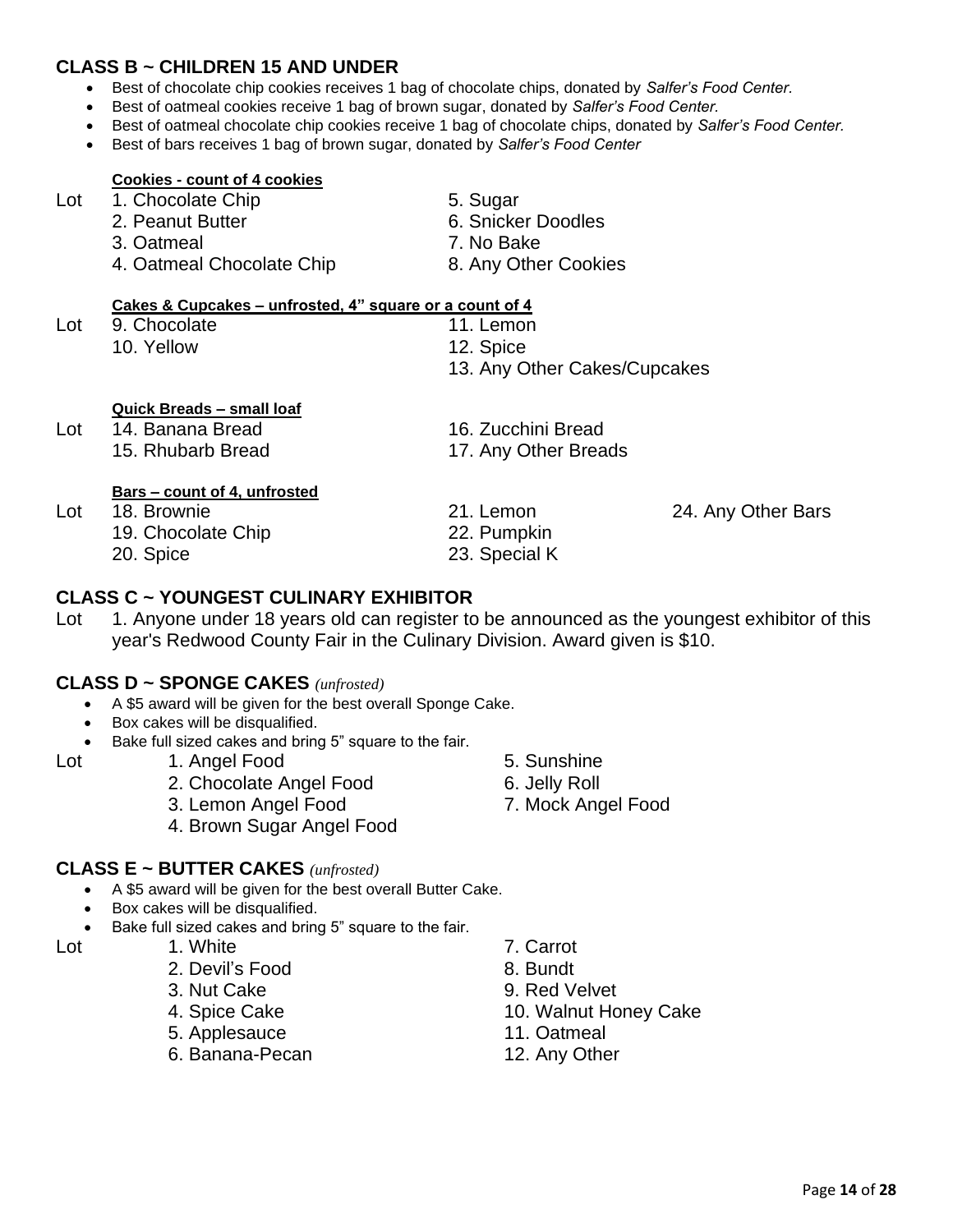#### **CLASS F ~ GRANDPARENTS AND THEIR GRANDCHILDREN**

- Does Grandma or Grandpa spend time with you baking in the kitchen? Work with your grandparents on something from one of our categories and then bring the finished product to the fair. It can be anything from cookies, pies to canning.
- **Premiums: 1ST - \$7; 2ND - \$5; 3RD - \$4**

Lot 1. Grandparents and their Grandchildren

#### **CLASS G ~ COOKIES (4)**

- Please have cookies on a paper plate and in a clear Ziploc bag.
- Champion of cookies receives 5 lb. bag flour donated by *Becker's Supervalu.*
- Reserve Champion of cookies receives 1 bag of brown sugar donated by *Becker's Supervalu.*
- Best of chocolate chip cookies receives 1 bag of chocolate chips donated by *Becker's Supervalu.*

- Lot 1. White Rolled 10. Oatmeal Chocolate Chip
	- 2. Ginger 11. Snickerdoodles
	- 3. Filled 12. Lemon
	- 4. Oatmeal 13. Pumpkin
	- 5. Ice Box 14. Spice Drop or Rolled
	- 6. Oatmeal Raisin 15. Lace
	- 7. Chocolate Chip 16. Diabetic
	- 8. Peanut Butter 17. Sugar
	- 9. Cake Mix Cookies 18. Gluten Free
- **CLASS H ~ BARS**
	- Best of bars receives 1 box of raisins donated by *Becker's Supervlau.*
	- Bring bars on a plate in a plastic bag, 1  $\frac{1}{2}$  inch squares, 4 bars.

- 
- 
- 
- 
- Lot 1. Brownies 6. Zucchini
	- 2. Chocolate Chip 7. Raspberry Lemonade Bar
	- 3. Spice 8. Turtle Bars
	- 4. Lemon 9. Special K
	- 5. Pumpkin 10. Any Other

#### **CLASS I ~ OLDEST CULINARY EXHIBITOR**

Lot 1. Anyone over 18 years old can register to be announced as the oldest exhibitor of this year's Redwood County Fair in the Culinary Division. Award given is \$10.

#### **CLASS J ~ PIES (4" or 6" pie tins)**

• Best of pies receives 5 lbs. of sugar donated by *Salfer's Food Center.*

- Lot 1. Apple, 2 crust 5. Raisin, 2 crust
	- 2. Berry, 2 crust 6. Peach, 2 crust
	- 3. Cherry, 2 crust 7. Rhubarb, 2 crust
	- 4. Strawberry, 2 crust 8. Pecan
- -
	-
	- -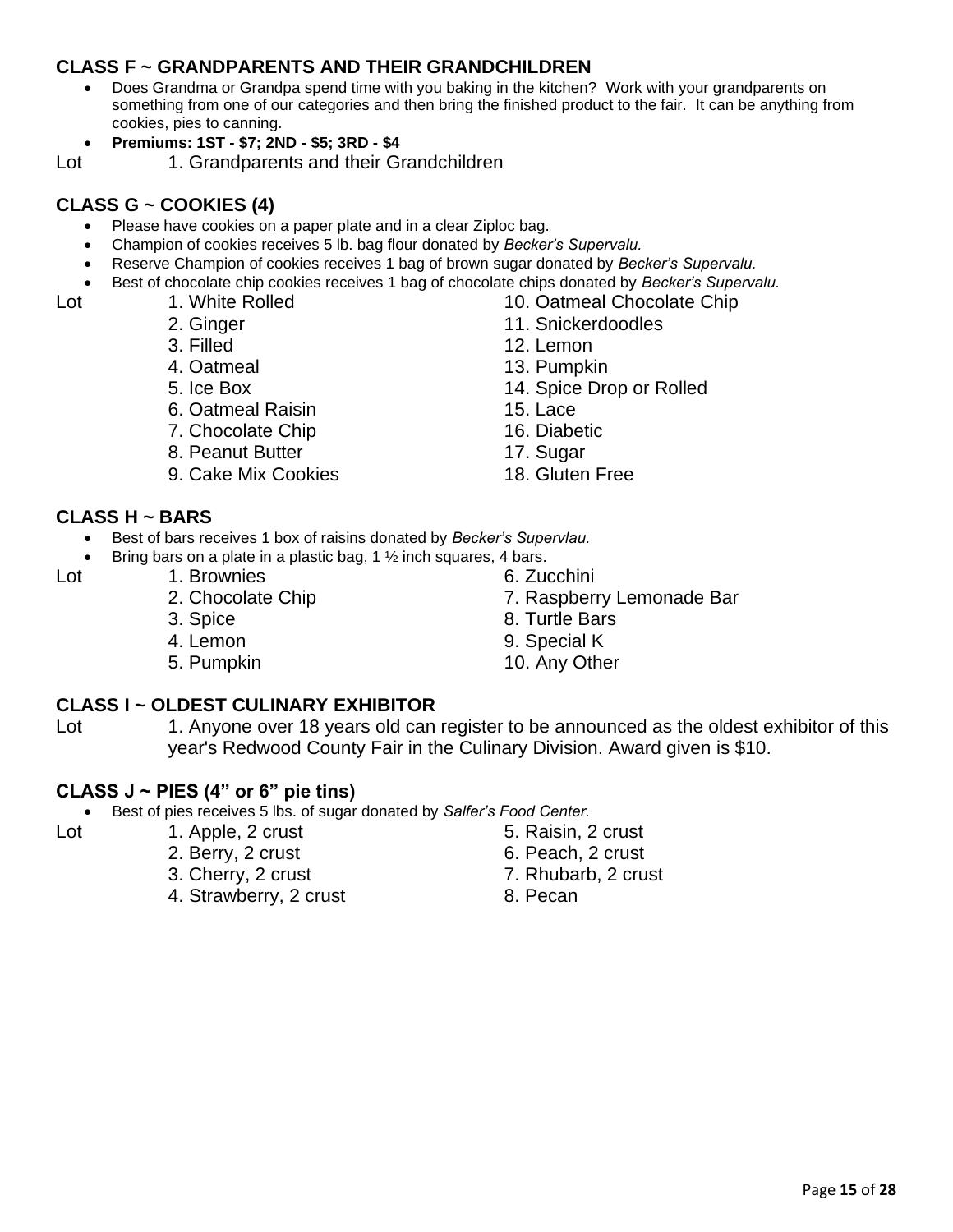#### **CANNING**

NOTICE: *Any canning entries exhibited at the 2020 Redwood County Fair will not be eligible for premiums at the 2022 fair.*

- Use colorless glass jars.
- Only one (1) entry per lot allowed.
- Each jar should be labeled to show name, date canned, length of time, and pressure or hot water.
- The right to open any jar is granted if there is any question regarding its canning merits.

#### **CLASS K ~ CANNING FRUITS AND VEGETABLES**

• Judged on appearance, neatness, label, container, color. No hand markings on jars other than the label.

Lot 1. Asparagus 13. Apples

- 2. Beans, green or wax 14. Cherries
- 3. Beets 15. Peaches
- 
- 
- 
- 
- 8. Tomatoes, cooked 20. Raspberries
- 9. Whole Tomatoes, hot bath 21. Black Raspberries
- 
- 
- 
- **CLASS L ~ JELLY**
	- Judged on appearance, neatness, label, container, color.
	- No hand markings on jars other than the label.
	- Best of Jelly receives 10 lbs. sugar donated by *Becker's Supervalu.*

- 
- 
- 
- 
- 
- **CLASS M ~ JAM**
	- Judged on appearance, neatness, label, container, color.
	- No hand markings on jars other than the label.
	- Best of Jam receives 10 lbs. sugar donated by *Becker's Supervalu.*

- Lot 1. Strawberry 1. Strawberry 1. Strape
	-
	-
	-
	-
	-
	-
	- 8. Tomato
	- 2. Apple 10. Cherry
	- 3. Rhubarb 11. Ground Cherry
	- 4. Raspberry 12. Apricot
	- 5. Peach 13. Blueberry
	- 6. Pear 14. Elderberry
	- 7. Plum 15. Any Other
- 10. Mixed Vegetables 22. Apricots 11. Sauerkraut 23. Strawberries 12. Potatoes 24. Any Other
- 4. Carrots 16. Pears 5. Corn 17. Plums
- 6. Peas 18. Rhubarb
- 7. Beans, Lima 19. Blueberries
	-
	-
	-
	-
	-
- Lot 1. Apple 8. Mint
	- 2. Currant 9. Green Bell Pepper
	- 3. Chokecherry 10. Habanero
		-
		-
		-
		-
		-
		-
		-
		-
		- -
			-
	- 5. Plum 12 Jalapeno
	- 6. Strawberry 13. Crab Apple
	- 7. Rhubarb 14. Any Other
		-

4. Grape 11. Pepper

- 
- 
-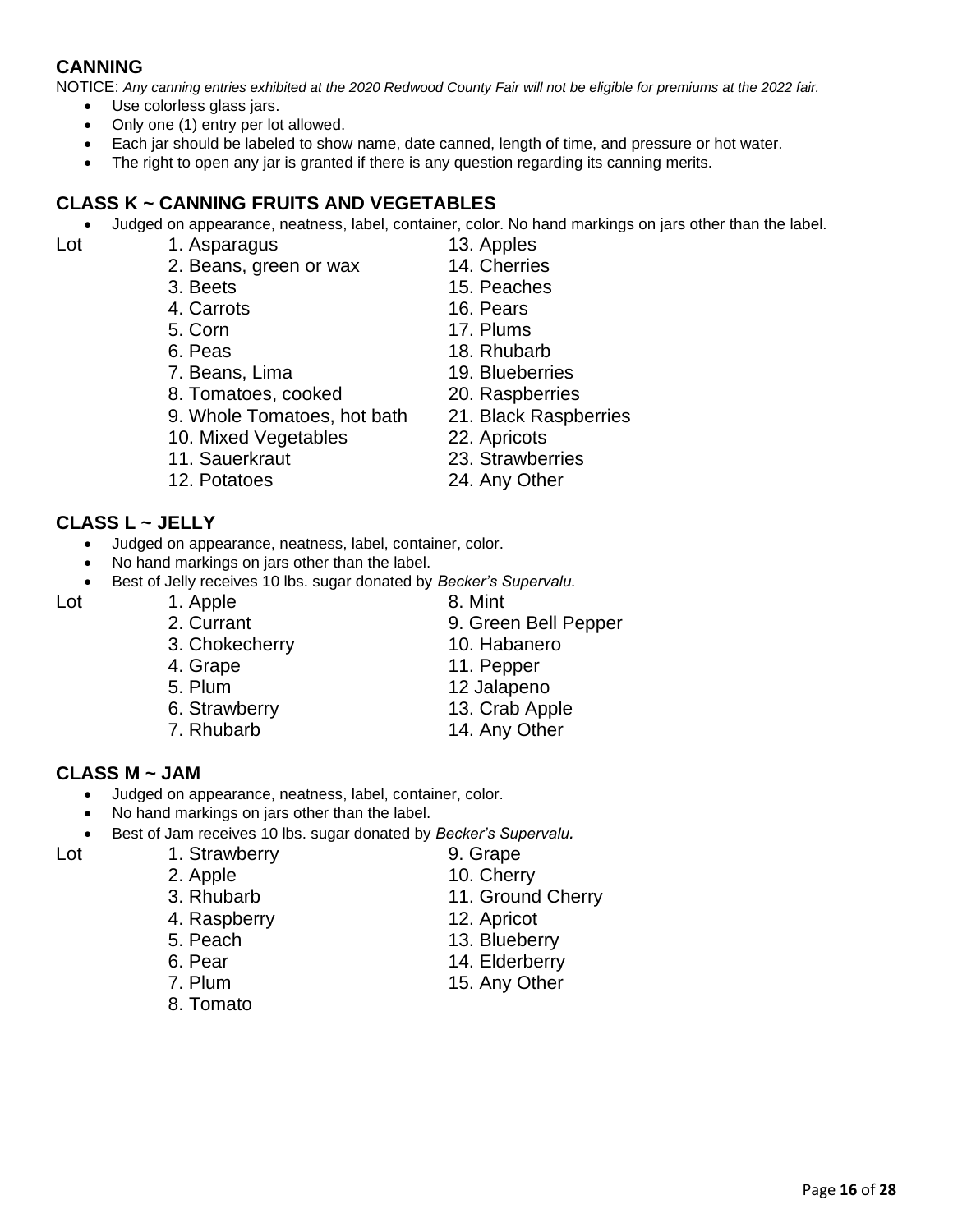#### **CLASS N ~ PICKLES**

- Judged on appearance, neatness, label, container, color.
- No hand markings on jars other than the label.
- Best of Pickles receives 1 bottle of Vinegar donated by *Salfer's Food Center.*

- 
- 3. Horseradish Dills 10. Mixed Vegetables
- 4. Peach 11. Carrot
- 
- 6. Green Tomato 13. Any Other
- 7. Peppers

#### **CLASS O ~ RELISHES**

- Judged on appearance, neatness, label, container, color.
- No hand markings on jars other than the label.

- -
- 
- 
- 6. Green Tomato 13. Barbecue Sauce
- 7. Peppers

#### **CLASS P ~ JUICES AND SOUPS**

- Judged on appearance, neatness, label, container, color.
- No hand markings on jars other than the label.

- 2. Grape Juice 10. Beef Stock
- 3. Plum Juice 11. Broccoli Soup
- 4. Ground Cherry Juice 12. Potato Soup
- 5. Chokecherry Juice 13. Chili
- 
- 7. Tomato Juice
- 8. Any Other Juice
- 
- Lot 1. Apple Juice 9. Chicken Stock
	-
	-
	-
	- 6. Mixed Fruit Juice 14. Any Other Soup
- Lot 1. Beet 8. Watermelon
	- 2. Apple 9. Zucchini
		-
		-
	- 5. Dill 12. Green Bean
		-
- Lot 1. Beet 8. Cucumber
	- 3. Chow Chow 10. Horseradish
	- 4. Catsup 11. Honey

Page **17** of **28**

- 5. Dill 12. Syrup
- 2. Corn 9. Salsa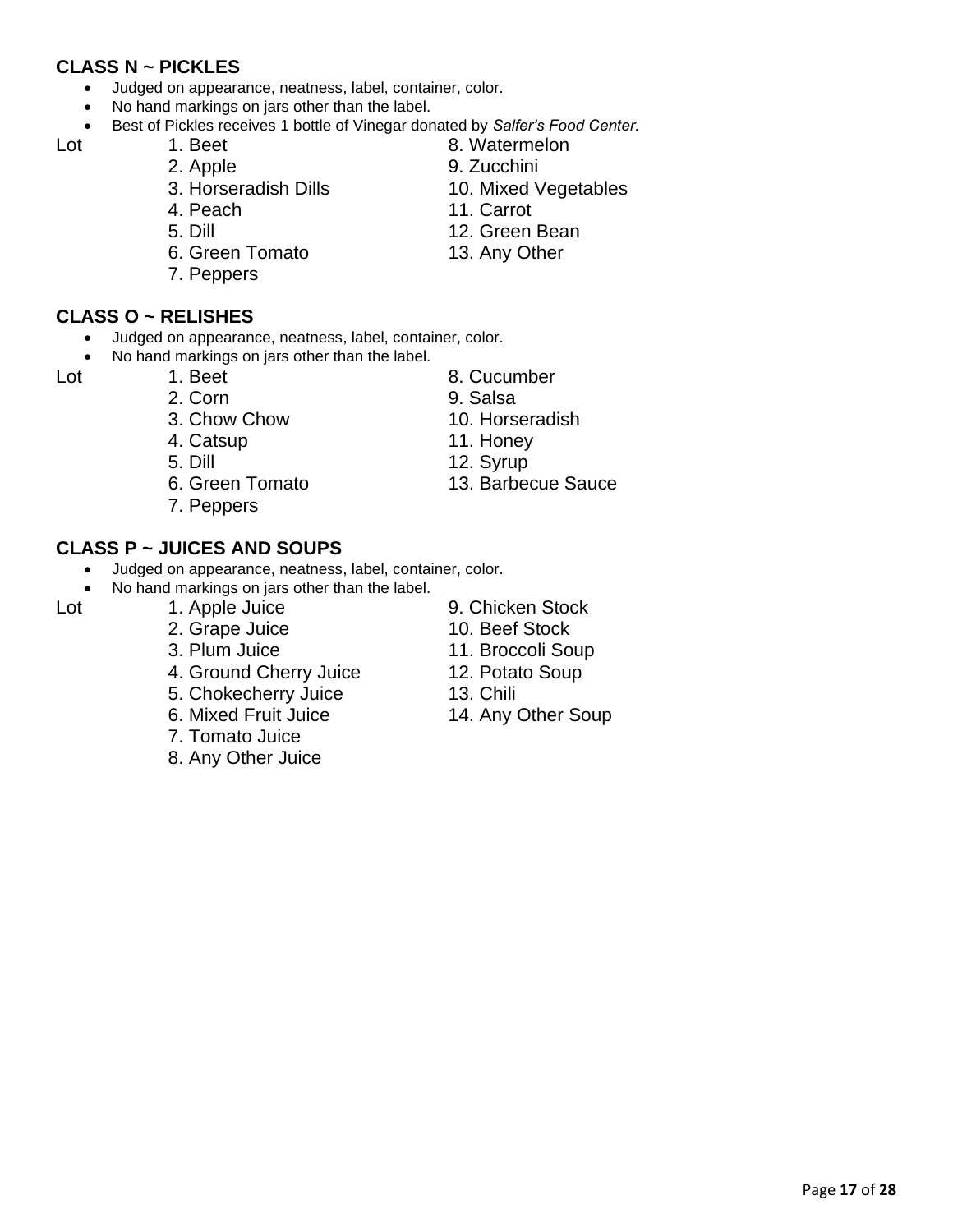# Redwood County Fair 2022 Dessert Baking Contest



**CLASS Q ~ DESSERT BAKING CONTEST FOR ADULTS**

Lot 1. Cherry

**DATE:** Saturday, July 16, 2022 **TIME:** 10:00 AM **PLACE:** 4-H Cloverbud Café (east side of fairgrounds)

- Bring your best CHERRY DESSERT to the fair on Saturday by 10 AM. Please bring it covered in plastic or tinfoil.
- Include your name, address, and kind of dessert on the recipe card. Your recipe must accompany your entry. Recipes become the property of the Redwood County Fair.
- Only one (1) entry per person.
- Judging begins at 10:30 AM
- Prizes sponsored by Southern Minnesota Beet Sugar Coop
- Beverages will be provided

#### **CLASS R ~ DESSERT BAKING CONTEST FOR KIDS** *(Under 18 years old)*

Lot 1. Cherry

**DATE:** Saturday, July 16, 2022 **TIME:** 11:00 AM **PLACE:** 4-H Cloverbud Café (east side of fairgrounds)

- Bring your best CHERRY DESSERT to the fair on Saturday by 11 AM. Please bring it covered in plastic or tinfoil.
- Include your name, address and kind of dessert on the recipe card. Your recipe must accompany your entry. Recipes become the property of the Redwood County Fair.
- Only one (1) entry per person.
- Judging begins at 11:30 AM
- Prizes sponsored by Southern Minnesota Beet Sugar Coop
- Beverages will be provided

## Plan ahead! The 2023 dessert contest flavor will be: Chocolate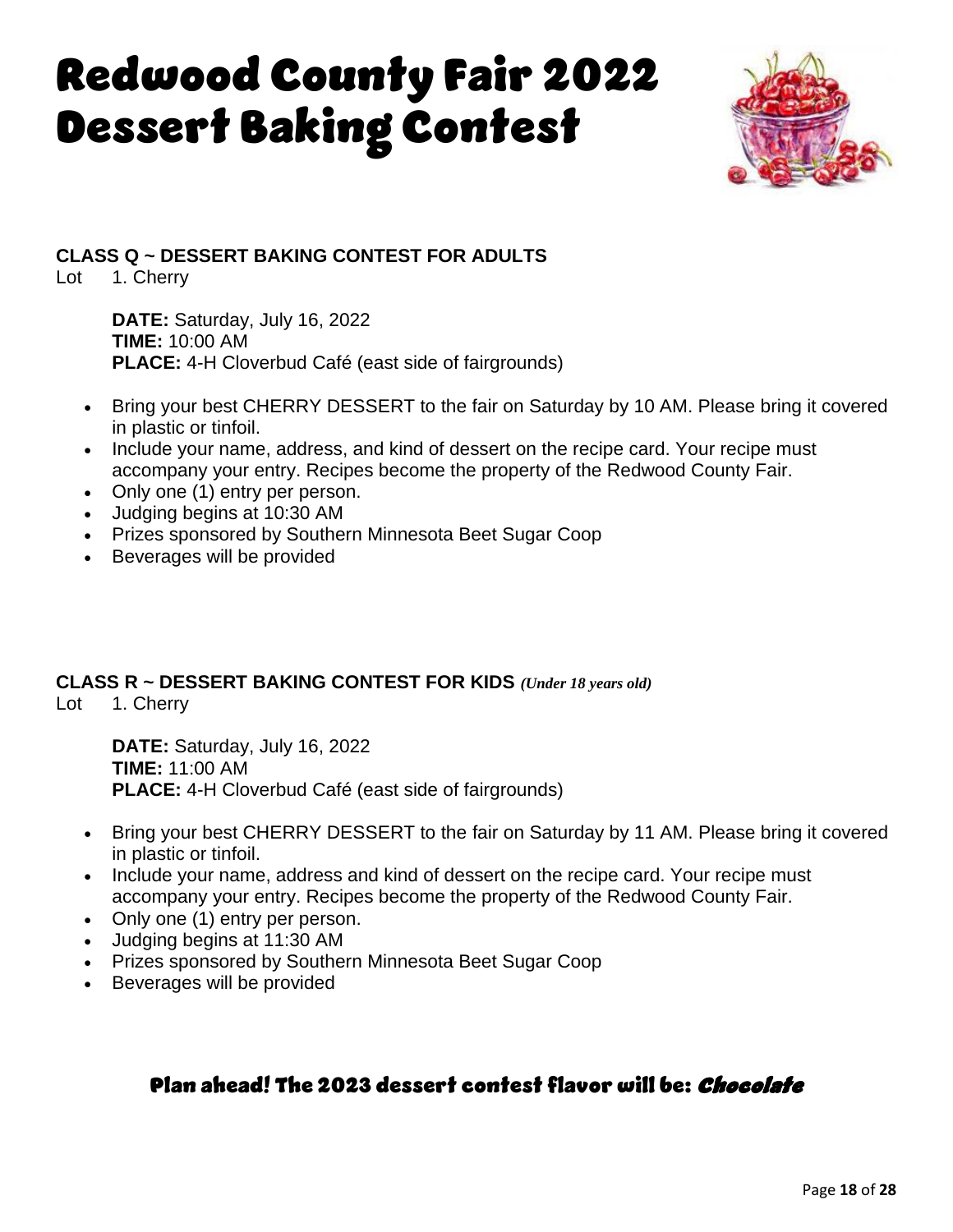**DIVISION 6 ~ FINE ARTS** *Sharon Pohlen, Superintendent*

*Kayla Pohlen & Vicki Sandven, Assistants*

#### **READ CAREFULLY AS ALL RULES WILL BE FOLLOWED**

- All entries close at 8 PM on entry day. All entries must be properly tagged and in the hands of the superintendent by this hour.
- All entrants are responsible for entering the article in the proper class and lot, any article out of date, soiled, not of one's own workmanship or not entered in the proper class and lot will be disqualified.
- Any article which has been exhibited at a previous Redwood County Fair cannot compete.
- All garments must be cleaned, pressed, and on hangers.
- Anyone qualified to enter under Class P-Work of Jr. Citizens will not be eligible to enter other classes.
- Special gifts will be given randomly through a drawing of the exhibitors in the Fine Arts Division. Each exhibitor will be eligible. Gifts are donated by: Larson's Home Furnishings of Redwood Falls; Meadowland Farmers Coop of Lamberton; and Westside Center of Redwood Falls.
- Ribbons will be awarded. **PREMIUMS: 1ST-\$5; 2ND-\$3; 3RD-\$2 unless otherwise stated**

#### **The following factors are used in judging:**

Neatness; Appearance (cleaned & pressed); Finished Seams; Uniform Stitches or Tension; Clipped Threads

#### **Purple or Champion ribbons will be awarded to the top exhibit in the following classes:**

- 1. Class A 5. Classes H-I 9. Class N
- 2. Classes B-C 6. Class J 10. Class O
- 
- 3. Class D 7. Classes K-L 11. Class P
- 4. Classes E-F-G 8. Class M

#### **CLASS A ~ TABLE LINENS** *(Includes Tatting)*

- 
- Lot 1. Tablecloth, over 45"
	- 2. Tablecloth, under 45"
	- 3. Cross Stitch
	- 4. Cut Work
	- 5. Table Runner, any size
	- 6. Holiday Lunch Cloth or Tablecloth
	- 7. Hardanger, plain
	- 8. Hardanger, colored
	- 9. Hardanger, 36" & over
	- 10. Hardanger, place mats

#### **CLASS B ~ BEDROOM LINENS** *(A pair of pillow cases)*

- 
- Lot 1. Embroidered 3. Applique
	- 2. Cross Stitch 4. Lace Trimmed, hand made
- **CLASS C ~ HOUSEHOLD FURNISHINGS**
- 
- Lot 1. Dish Towels (3), embroidered 5. Placemats (set of 4)
	- 2. Dish Towels (3), appliqued 6. Tote
	- 3. Dish Towels (3) Cross Stitch 7. Window Treatment (curtain, draperies, shades)
	- 4. Potholders (2), any kind 8. Guest Towels

Page **19** of **28**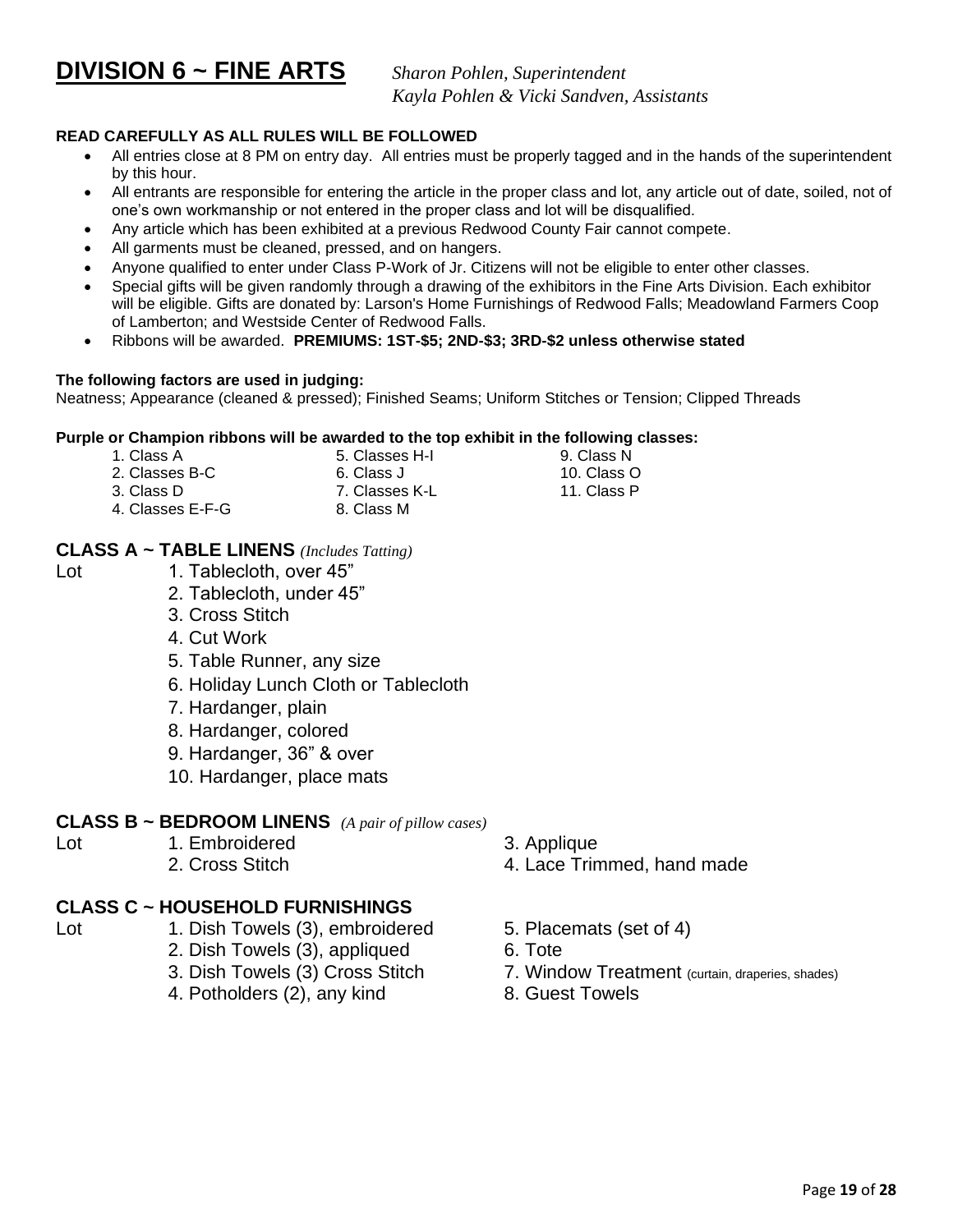#### **CLASS D ~ QUILTS AND BEDDING**

**PREMIUMS: 1ST-\$7; 2ND-\$5; 3RD-\$4**

- Lot 1. Cross Stitch & Appliqued 9. Child's Quilt, single or full
	-
	- 3. Special Event Quilt, anniversary/wedding 11. Machine Quilted
	-
	- 5. Miniature Quilt, 12" or under, pieced 13. Recycled, old denim or old fabric
	- 6. Miniature Quilt, 12" or under, appliqued 14. Pieced by one, quilted by another
	- 7. Miniature Quilt, 12"-30", pieced 15. Tied
	- 8. Miniature Quilt, 12"-30", appliqued 16. Quilted Wall Hanging
- 
- 2. Pieced 10. Baby Crib Quilt
	-
- 4. Cheater Quilt, hand quilted 12. Group Quilted, hand quilted by 1+ ppl
	-
	-
	-
	-
	- 17. Hand Quilted

#### **CLASS E ~ PILLOWS**

- Lot 1. Quilted 3. Embroidered
	- 2. Crocheted or Knitted 4. Any Other
- -

#### **CLASS F ~ NOVELTIES AND DOLLS**

- Lot 1. Dressed Doll (1 only), only clothes are handmade
	- 2. Dress Doll (1 only), doll and clothes are handmade
		- 3. Porcelain Doll (1 only), doll and clothes are handmade
		- 4. Stuffed Animals (1 only), animal and clothes are handmade
		- 5. Doll Clothes Set (at least 3 pcs.)
		- 6. Barbie Doll Clothes
		- 7. Angels
		- 8. Stuffed Toys
		- 9. Covered Hangers
		- 10. Anything not listed above

#### **CLASS G ~ RUGS**

- Lot 1. Braided 3. Loomed
	-

2. Crocheted 2. Crocheted 4. Latched, hooked

#### **CLASS H ~ KNITTED ARTICLES**

**PREMIUMS: 1ST-\$6; 2ND-\$4; 3RD-\$3**

- -

#### **CLASS I ~ CROCHETED ARTICLES**

**PREMIUMS: 1ST-\$6; 2ND-\$4; 3RD-\$3**

- -
	-
	- 4. Doily, 30" or over
- Lot 1. Afghan 3. Hat, Mittens or Scarf
	- 2. Sweater **4. Any other article not listed**
- Lot 1. Afghan 5. Doily, 10"-30"
	- 2. Tablecloth 6. Doily, under 10"
	- 3. Bedspread 7. Any other crocheted no listed

#### **CLASS J ~ INFANT GARMENT** *(12 months or under)*

- Lot 1. Dress 6. Booties, any kind
	- 2. Sweater & Cap Set, knit or crochet 7. Bonnet, any kind
	-
	-
	- 5. Sleepwear
- 
- 
- 3. Bib or Cover-Up Apron 8. Baby Comforter, Blanket or Afghan
- 4. Coverall 9. Any not listed above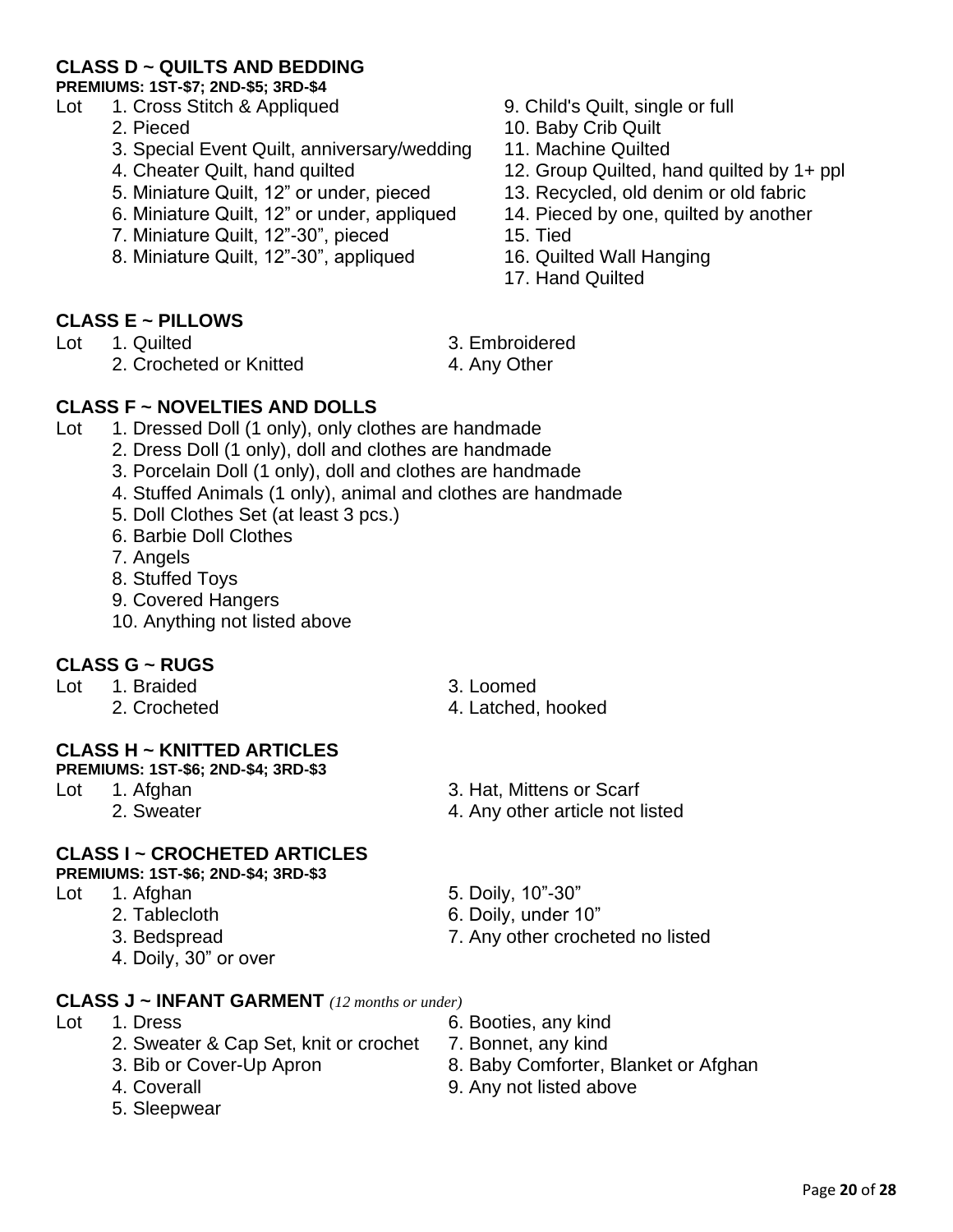#### **CLASS K ~ LADIES**

- Lot 1. Lady's Blazer/Jacket 5. Dress
	-
	-
	-
- -
- **CLASS L ~ CHILDREN'S GARMENTS** *(garments for children 12 years and younger)*
- Lot 1. Dress 4. Short Set
	- 2. Pajama/Nightgown 5. Jumper
	- 3. Top or T-Shirt 6. Halloween Costumes

#### **CLASS M ~ OTHER CLOTHING**

- -
- 
- 2. Slacks 6. Sleepwear
- 3. Skirt/Skort 7. 2-Piece Ensemble
- 4. Blouse 8. Purse or Tote
- 
- -
	-
- Lot 1. T-Shirt 1. The contract 1. T-Shirt 3. Decorated Sweats
	- 2. Sweatpants 4. Any other article not listed

#### **CLASS N ~ ARTISTIC DESIGN TABLE ARRANGEMENT** *(open to ages 16+)*

- Card tables are set in a creative way.
- Must be set with tablecloth, dishes (setting for 2), glassware, & centerpiece which is all coordinated.
- Only 1 entry per household.
- Must furnish your own card table.
- **PREMIUMS: 1ST-\$7; 2ND-\$5; 3RD-\$4**

#### **Judging Scale:**

- Overall design 35%
- Compatibility of materials 25%
- Distinction & originality 20%
- Lot 1. Winter Wedding
	- 2. High School Graduation

#### **CLASS O ~ HANDIWORK**

- Lot 1. Needlepoint, framed 4. Hardanger, framed
	- 2. Crewel, framed 5. Bell Pulls
	- 3. Cross Stitch, framed 6. Tatting, framed
- 
- 
- 

#### **CLASS P ~ WORK OF JUNIOR CITIZENS** *(15 years or younger)* **TABLE ARRANGEMENT PREMIUMS ONLY: 1ST - \$7; 2ND - \$5; 3RD - \$4**

(AGE MUST BE INCLUDED ON ENTRY TICKET. JUDGES CONSIDER AGE RANGE.)

- -
	-
	-
	-
	-
	-
	-
	- 9. Pillow, Comforter or Quilt
- Lot 1. Apron 10. Tote Bag/Purse
	- 2. Skirt 11. Placemats
	- 3. Shorts 12. Needlepoint (includes plastic canvas)
	- 4. Top or T-Shirt 13. Other needle work, (counted cross stitch, crewel)
	- 5. Jumper 14. Formal Wear
	- 6. Dress 15. Table Arrangement (Happy Birthday)
	- 7. Pajamas 16. Table Arrangement (Easter Theme)
	- 8. Pillowcases 17. Anything not listed above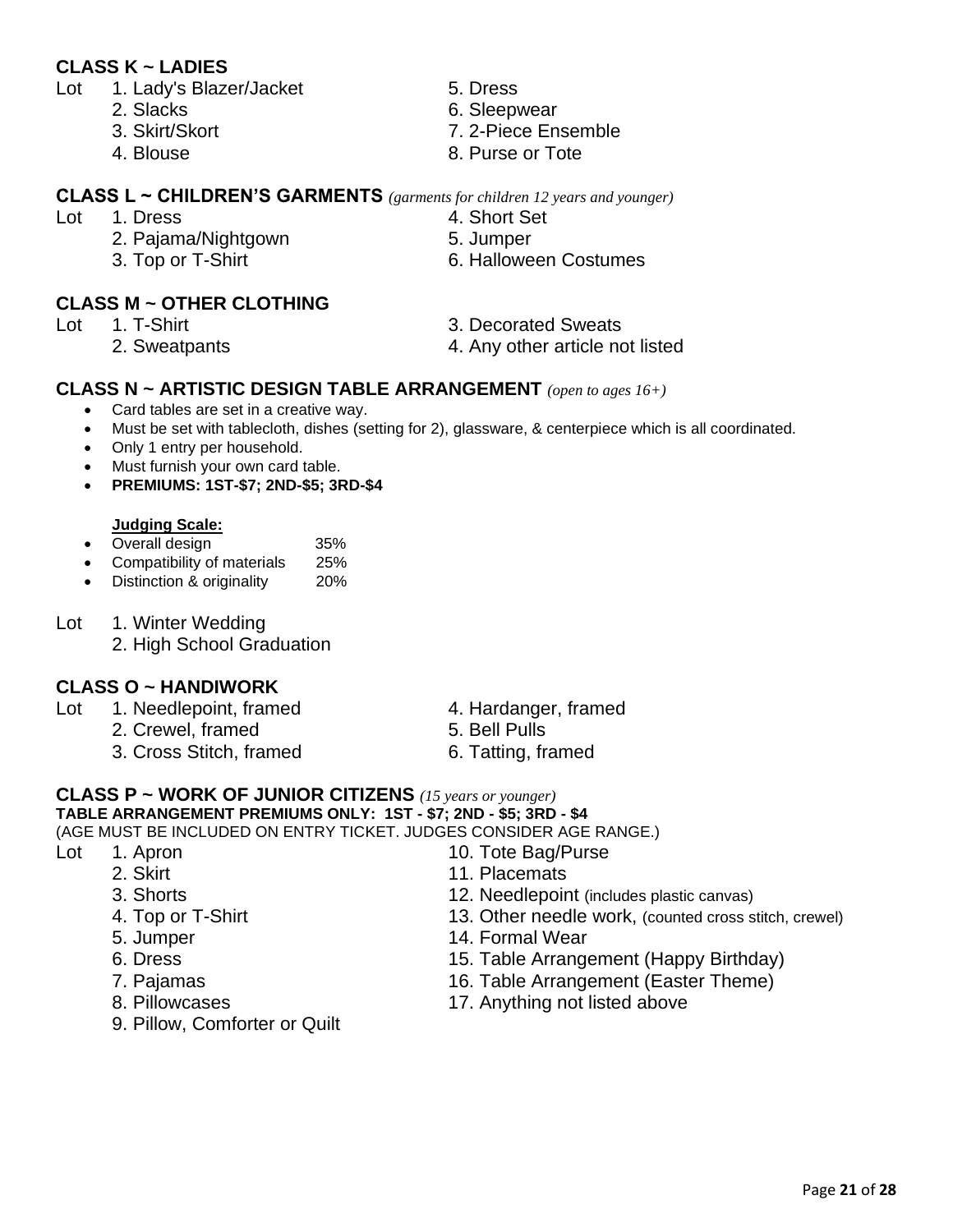# **DIVISION 7 ~ HOBBIES, CRAFTS, & ART**

*Margie Buckley – Superintendent and Kris Noble, Allison Buckley & Diane Hemker – Assistants*

#### READ CAREFULLY AS ALL RULES WILL BE FOLLOWED

- All entries close at 8 PM on entry day.
- All entries must be properly tagged and in the hands of the Superintendent by 8 PM.
- All entrants are responsible for entering the article in the proper class and lot. Any article out of date, soiled, or not of one's own workmanship or not entered in the proper class and lot will be disqualified.
- Any article which has been exhibited at a previous Redwood County Fair cannot compete.
- Anyone qualified to enter under Class K, Children's Crafts, will not be eligible to enter in our other classes.
- **Class B – Amateur Color Photography: If you charge a fee or advertise, your photos must be entered in the professional class. You may not enter in the amateur class.**
- Special prizes for Hobbies, Crafts & Art exhibitors from Walmart and Redwood Falls Nursery.
- Exhibits will not be released until Sunday at 7 PM and must be picked up by 8 PM.
- **PREMIUMS: 1ST - \$5; 2ND - \$3; 3RD - \$2 unless otherwise stated.**

#### **CLASS A ~ CERAMICS/SCULPTURE POTTERY**

- Lot 1. Colored Glazes 6. Other Holiday Ceramics
	- 2. Free Form Sculpture 7. Nature/Wildlife Ceramics
	- 3. Christmas Ceramics 8. Other Ceramics, not listed
	-
	- 5. Easter Ceramics

#### **CLASS B ~ AMATEUR COLOR PHOTOGRAPHY**

- Single photos must be framed, matted, or mounted on a solid backing. It may also be on canvas.
- Prints must be a minimum of 5"x7".
- If above criteria are not met, photos may be disqualified.

#### • **ONE ENTRY PER LOT WITH A MAXIMUM OF 6 ENTRIES IN COLOR PHOTOGRAPHY.**

- Lot 1. Animal, domestic 12. Cloud Formations or Sky
	- -
		- 4. Other Animal, not listed 15. Vehicles
		- 5. Architectural 16. Sports
		-
		-
		-
		-
		- 10. Landscape, Spring/Summer 21. Photo Collage
		-
- 
- 
- 
- 4. Halloween Ceramics 9. Other Sculpture, not listed

- 2. Animal, wildlife 13. Sunset or Sunrise
- 3. Bird, fowl 14. Water Scene
	-
	-
- 6. Children 17. Weddings
- 7. Adults 18. Fireworks
- 8. Flower(s)/Plant(s) 19. Special Memories
- 9. Landscape, Winter 20. Special Techniques
	-
- 11. Landscape, Fall 22. Fair Time, (Photo taken at 2021 Fair)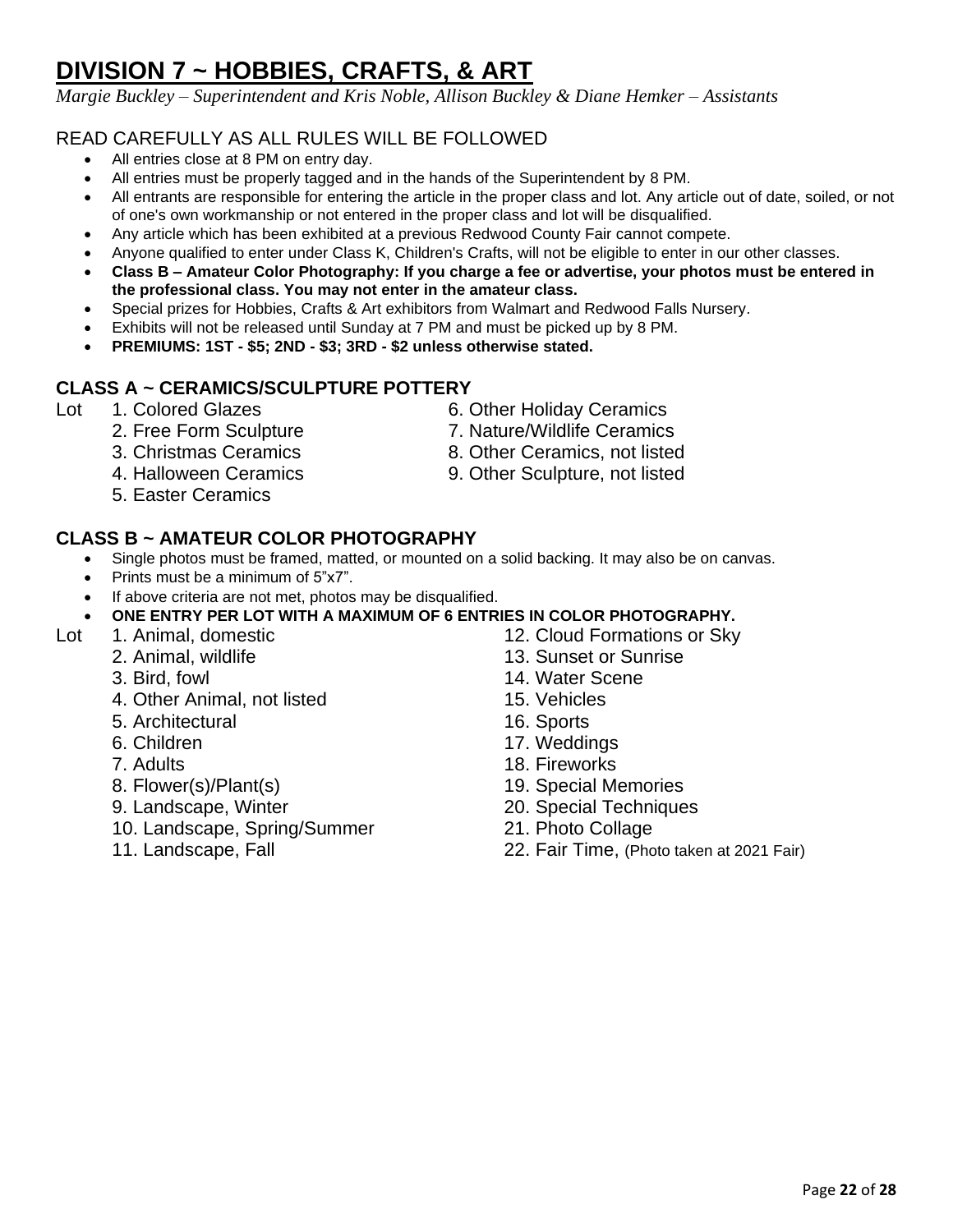#### **CLASS C ~ AMATEUR BLACK & WHITE PHOTOGRAPHY**

- Single photos must be framed, matted, or mounted on a solid backing. It may also be on canvas.
- Prints must be a minimum of 5"x7".
- If above criteria are not met, photos may be disqualified.
- **ONE ENTRY PER LOT WITH A MAXIMUM OF 6 ENTRIES IN BLACK & WHITE PHOTOGRAPHY.**
- - 2. Animal, wildlife 13. Water Scene
	- 3. Bird, fowl 14. Vehicles
	- 4. Other Animal, not listed 15. Sports
	- 5. Architectural 16. Weddings
	-
	-
	-
	- 9. Landscape, Winter 20. Photo Collage
	- 10. Landscape, Spring/Summer
	- 11. Landscape, Fall
- Lot 1. Animal, domestic 12. Cloud Formations or Sky
	-
	-
	-
	-
	- 6. Children 17. Fireworks
	- 7. Adults 18. Special Memories
	- 8. Flower(s)/Plant(s) 19. Special Techniques
		-
- **CLASS D ~ PROFESSIONAL PHOTOGRAPHY IN COLOR** *(collects a fee/advertises)*
	- Single photos must be framed, matted, or mounted on a solid backing. It may also be on canvas.
	- Prints must be a minimum of 5"x7".
	- If above criteria are not met, photos may be disqualified.
	- **ONE ENTRY PER LOT WITH A MAXIMUM OF 6 ENTRIES.**
- -
	-
	- 4. Other Animal, not listed 15. Vehicles
	- 5. Architectural 16. Sports
	-
	-
	-
	-
	- 10. Landscape, Spring/Summer 21. Photo Collage
	-
- Lot 1. Animal, domestic 12. Cloud Formations or Sky
	- 2. Animal, wildlife 13. Sunset or Sunrise
	- 3. Bird, fowl 14. Water Scene
		-
		-
	- 6. Children 17. Weddings
	- 7. Adults 18. Fireworks
	- 8. Flower(s)/Plant(s) 19. Special Memories
	- 9. Landscape, Winter 20. Special Techniques
		-
	- 11. Landscape, Fall 22. Fair Time, (Photo taken at 2021 Fair)

#### **CLASS E ~ PROFESSIONAL PHOTOGRAPHY IN BLACK & WHILE**

- Single photos must be framed, matted, or mounted on a solid backing. It may also be on canvas.
- Prints must be a minimum of 5"x7".
- If above criteria are not met, photos may be disqualified.
- **ONE ENTRY PER LOT WITH A MAXIMUM OF 6 ENTRIES.**
- - 2. Animal, wildlife 13. Water Scene
		-
	- 4. Other Animal, not listed 15. Sports
	- 5. Architectural 16. Weddings
	-
	-
	-
	- 9. Landscape, Winter 20. Photo Collage
	- 10. Landscape, Spring/Summer
	- 11. Landscape, Fall
- Lot 1. Animal, domestic 12. Cloud Formations or Sky
	-
	- 3. Bird, fowl 14. Vehicles
		-
		-
	- 6. Children 17. Fireworks
	- 7. Adults 18. Special Memories
	- 8. Flower(s)/Plant(s) 19. Special Techniques
		-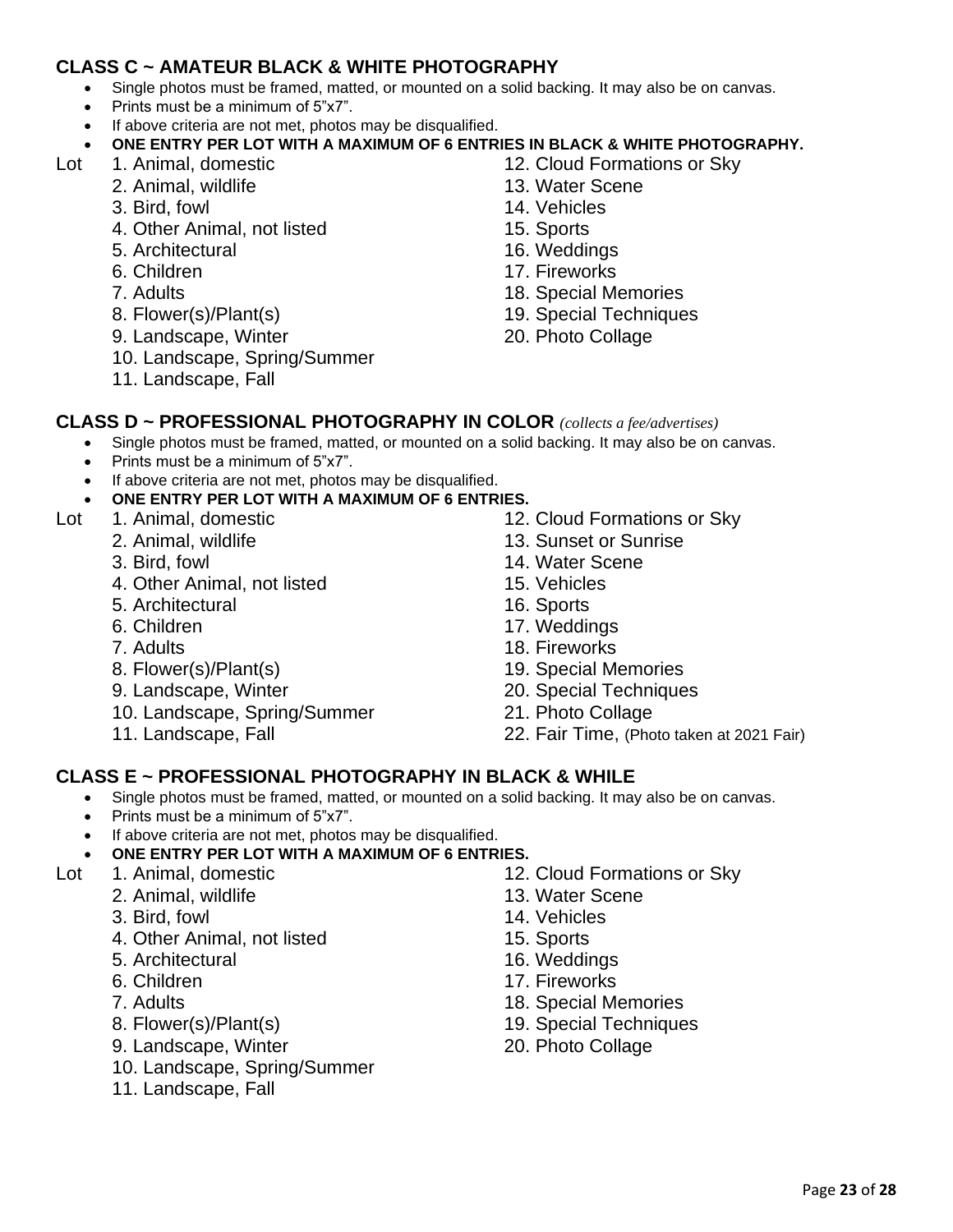#### **CLASS F ~ THEMED PHOTOGRAPHY FOR 2022**

- Take a picture of something that starts with the Letter "B".
- **Examples:** Bad weather, bald heads, balloons, bare feet, bikes, bridges, butterflies, bees, bears.
- Color Photo can be 5"x7" or 8"x10" framed or matted.
- Open to both amateur and professional photographers.
- Lot 1. "Letter B" photo

#### **CLASS G ~ AMATEURS PAINTINGS & DRAWINGS**

- Must be framed or matted and ready to hang. You may have up to one exhibit in each Lot.
- Lot 1. Oil, landscape 8. Acrylic
	- 2. Oil, anything but landscape 9. Calligraphy
	-
	-
	-
	-
	-
- 
- 
- 3. Pastel/Chalk 10. Charcoal Drawing
- 4. Watercolor 11. Paper Art, origami, quilling, etc.
- 5. Portrait 12. Printmaking (relief)
- 6. Pen/Pencil Drawing 13. Any other painting or drawing not listed
- 7. Mixed Media (collage, mosaics, crayon) 14. Adult Color/Pre-Printed Image (use any media)
	- 15. Computer Art

#### **CLASS H ~ PROFESSIONAL PAINTINGS & DRAWINGS**

- You may have up to one exhibit in each Lot.
- Lot 1. Oil, landscape 6. Pen/Pencil Drawing
	- 2. Oil, anything but landscape 7. Chalk Drawing
	- 3. Pastel/Chalk 8. Acrylic
	- 4. Watercolor 9. Calligraphy
	-

#### **CLASS I ~ HOBBYCRAFT**

- Lot 1. Calligraphy 15. Metal Work
	-
	- 3. Corsages, silk 17. Nature Crafts
	- 4. Collections (stamp, insect, rock, etc.) 18. Painted Wooden Items
	-
	- 6. Dream Catcher 20. Recycled Art
	- 7. Duct Tape Art 21. Rosemaling
	- 8. Greeting Cards (assortment of 3) 22. Silk Flower Bouquet
	-
	- 10. Handwoven Basket 24. String Art
	-
	- 12. Latch Hook 26. Weavings
	- 13. Leather Work 27. Wreath
	-
- 
- 
- 
- 
- 5. Portrait 10. Charcoal Drawing
	- 11. Any other painting or drawing not listed
	-
- 2. Candles 16. Models (cars, airplanes, rockets, etc.)
	-
	-
- 5. Diamond Art 19. Plastic Canvas Item
	-
	-
	-
- 9. Glass Blowing Item 23. Stained Glass Item
	-
- 11. Jewelry 25. Tole Painting
	-
	-
- 14. Macrame 28. Any other craft not listed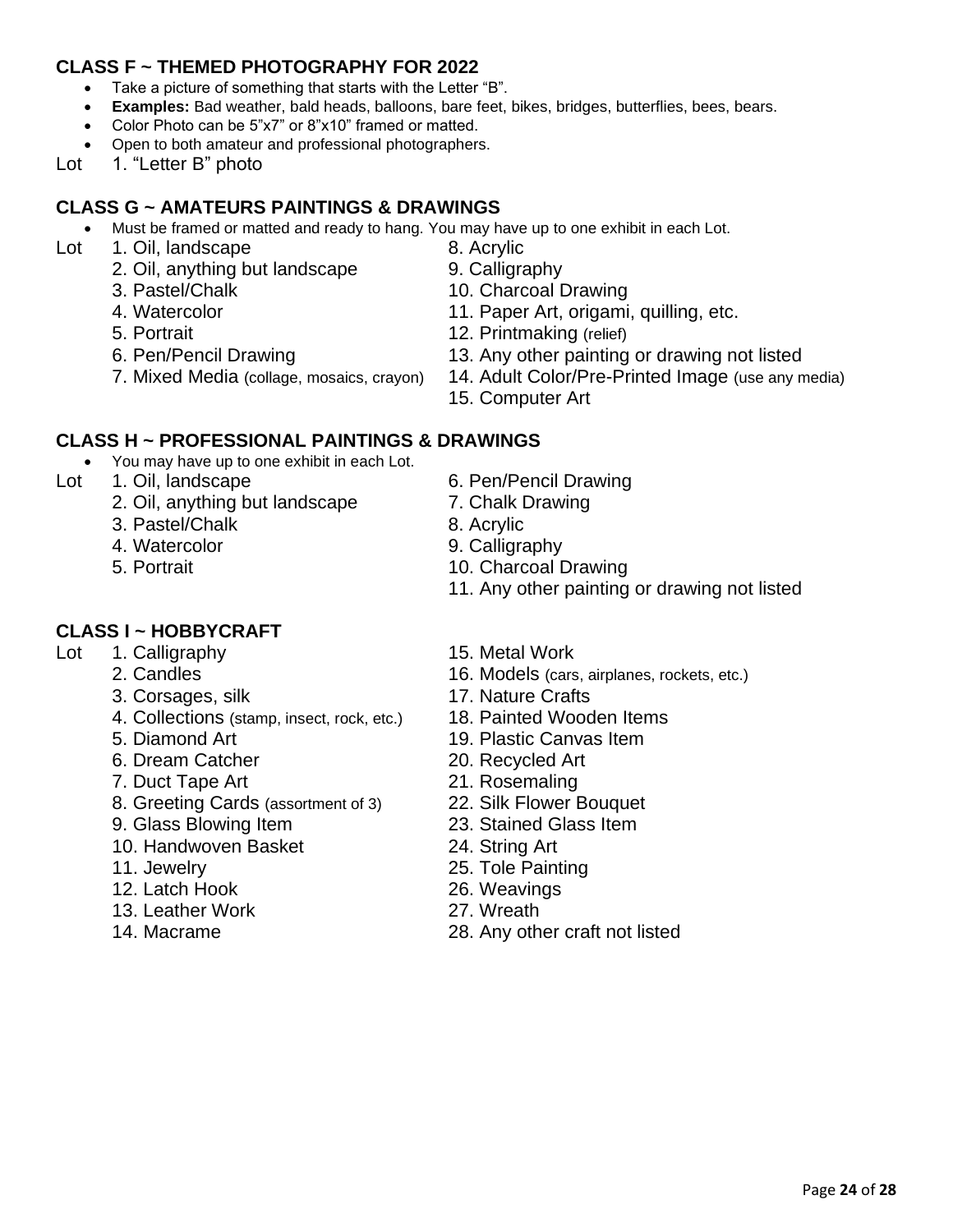#### **CLASS J ~ HOLIDAY ITEMS**

- Lot 1. Christmas Centerpiece (must include an arrangement of objects and/or with silk or dried flowers)
	- 2. Christmas Ornament (1), item under 6"
	- 3. Christmas Novelties, item over 6"
	- 4. Tree Skirt
	- 5. Christmas Wreath
	- 6. Christmas Stocking
	- 7. Christmas Needlework
	- 8. Easter Novelty
	- 9. Halloween Novelty
	- 10. Patriotic Item
	- 11. Thanksgiving Item
	- 12. Any other holiday item not listed

#### **CLASS K ~ CHILDREN'S CRAFT** *(15 years and younger)*

- Lot 1. Art made from cut/torn paper 18. Jewelry
	- 2. Beaded Art 19. Latch Hook
	-
	-
	-
	-
	- 7. Pre-Printed Color Image (use any media) 24. Paint By Numbers
	-
	-
	-
	-
	-
	- 13. Drawing with Mixed Mediums 30. Recycled Art
	-
	- 15. Finger Painting 32. Stained Glass
	-
	-
- 
- 
- 3. Ceramics, free form or other 20. Legos Creation, own design
- 4. Chalk Drawing 21. Legos Made From Kit
- 5. Clay Creation 22. Models (cars, airplanes, rockets, etc.)
- 6. Collections (stamp, insects, rocks etc.) 23. Other Building Toys (Erector sets, STEM kits, etc.)
	-
- 8. Color by Numbers 25. Painted, 3-dimensional object
- 9. Diamond Art 26. Painting with Acrylic/Poster Paint
- 10. Duct Tape Art 27. Painting with Water Color
- 11. Drawing with Crayon 28. Photography (4), 4"x6" mounted on tag board
- 12. Drawing with Markers 29. Photography (1), 5"x7" or 8"x10" framed or matted
	-
- 14. Drawing with Pen or Pencil 31. Scratch Art (must have black background)
	-
- 16. Foam Art 33. String Art
- 17. Fused Bead Art 34. Velvet Art Project
	- 35. Weaving
	- 36. Woodcraft
	- 37. Any other craft not listed

#### **CLASS L ~ WOODCRAFT/CARVINGS**

- Lot 1. Carving, natural finish (animal, bird, human) 13. Table
	-
	-
	- 4. Chip Design in Wood 16. Wood Wall Plaque
	-
	- 6. Lathe Woodworking 18. Wooden Bowl
	-
	-

- 
- 10. Birdhouse, weathered/beaten wood 23. Refinished small article under 2 feet
- 
- 
- 
- 2. Carving, painted finish (animal, bird, human) 14. Miniature Building (dollhouse, barn, garage)
- 3. Chainsaw Carving 15. Miniature Toy or Furniture, 8" and under
	-
- 5. Fret Woodwork 17. Wooden Frame
	-
- 7. Relief, object from wood 19. Wood Item under 1 foot
- 8. Wood Burning 20. Wood Item between 1 foot & 2 feet
- *Construction* 21. Wood Item over 2 feet
	- 9. Birdhouse, new wood 22. Wooden Game or Puzzle
		-
	- 11. Chair 24. Refinished furniture over 2 feet
	- 12. Clock 25. Wooden Boat/Canoe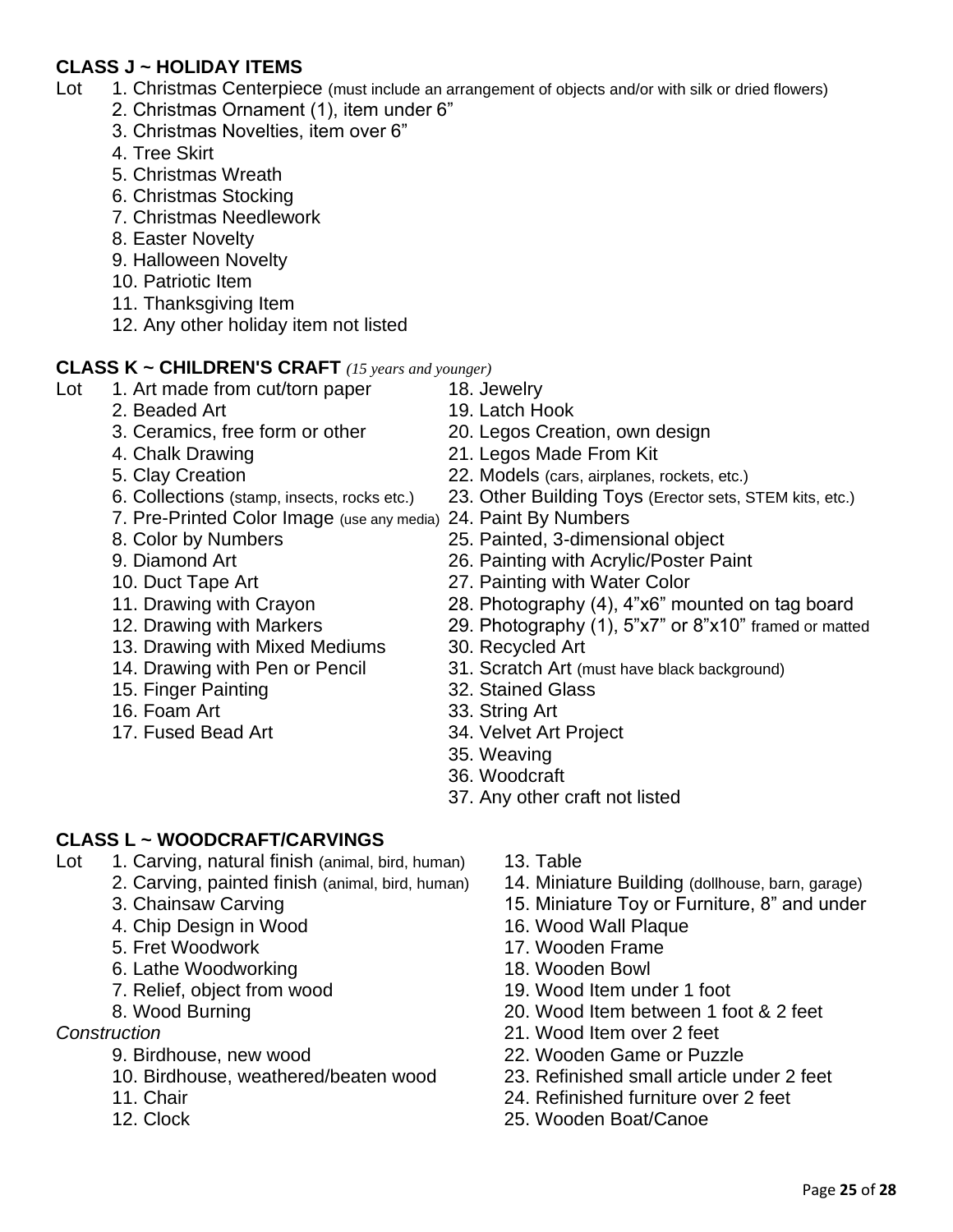#### **CLASS M ~ ODDITY CLASS**

- Lot 1. Outdoor Scarecrow
	- 2. Bird Feeder
	- 3. Birdhouse, other than wood
	- 4. Decorative Birdhouse
	- 5. Yard Art

#### **CLASS N ~ WRITING/SCRAPBOOKING**

- Lot 1. Book, original writing
	- 2. Poetry, one original poem
	- 3. Poetry Book, original poems
	- 4. Digital Book, 8"x8" or smaller
	- 5. Digital Book, 8"x11" or larger
	- 6. Scrapbooking, photo album 9"x9" or smaller
	- 7. Scrapbooking, photo album larger than 9"x9"

#### **CLASS O ~ WEB DESIGN**

Lot 1. One (1) year old or less Website

|                   | Wednesday, July 13th                                 |            | Saturday, July 16th                                         |
|-------------------|------------------------------------------------------|------------|-------------------------------------------------------------|
|                   | 2-8:00 Open Class Entry Day                          | 10:00      | Baking Contest on the 4-H Cloverbud Café deck               |
| 5:00              | Little Buds 4-H Café opens                           | 11:00      | Dock Dogs                                                   |
|                   |                                                      | 11:30      | <b>Birdman</b>                                              |
|                   | Thursday, July 14th                                  | 12:00      | Century Farms Program                                       |
| 5:00              | Exhibit Buildings Open                               | 12:00      | <b>Stunt Dog Productions</b>                                |
|                   | 5-11:00 Midway Opens                                 | 1:00       | Paw Patrol Meet-n-Greet                                     |
| 5:30              | <b>Stunt Dog Productions</b>                         | 2:00       | <b>Birdman</b>                                              |
| 6:00              | <b>Birdman</b>                                       | 4:00       | <b>Stunt Dog Productions</b>                                |
| 7:00              | <b>Stunt Dog Productions</b>                         | 5:00       | Demo Derby in the Grandstands                               |
| 7:30              | <b>Birdman</b>                                       | 5:30       | <b>Birdman</b>                                              |
| 8:00              | <b>Stunt Dog Productions</b>                         | 6:00       | <b>Stunt Dog Productions</b>                                |
| 8:00              | Main Stage A Rising Force opens for FIREHOUSE        | 7:00       | <b>Birdman</b>                                              |
| 8:30              | <b>Birdman</b>                                       | 8:00       | Main Stage The T&A Show opens for PHIL VASSAR               |
|                   |                                                      |            |                                                             |
| Friday, July 15th |                                                      |            | Sunday, July 17th                                           |
| 8:30              |                                                      |            |                                                             |
|                   | Registration                                         |            | 9-Noon 4-H Pancake Breakfast on the 4-H Cloverbud Café deck |
| 9:00              | <b>Birdman</b>                                       | 11:00      | Dock Dogs                                                   |
| 10:15             | Stunt Dog Show                                       | 11:00      | Birdman                                                     |
| 11:00             | Dock Dogs                                            | 12:00      | Mickey & Minnie & Big Bird Meet-n-Greet                     |
|                   | 11-2:00 FREE Gate - sponsored by Central-Bi Products | 12:00      | <b>Chainsaw Artist Silent Auction</b>                       |
| 12:00             | Birdman                                              | 12:00      | <b>Stunt Dog Productions</b>                                |
| 1:00              | <b>Stunt Dog Productions</b>                         | 12:30      | <b>Birdman</b>                                              |
| 5:00              | <b>Birdman</b>                                       | 2:00       | Kids Pedal Pull by Main Stage                               |
| 6:00              | <b>Stunt Dog Productions</b>                         | 2:00       | <b>Stunt Dog Productions</b>                                |
| 7:00              | <b>Birdman</b>                                       | 2:30       | Birdman                                                     |
| 8:00              | Main Stage Hicktown Mafia opens for RODNEY ATKINS    | 4:00       | <b>Stunt Dog Productions</b>                                |
|                   |                                                      | 4-8:00     | Open Class premium checks ready at fair office              |
|                   |                                                      | 5:00       | <b>Birdman</b>                                              |
|                   |                                                      | $7 - 8:00$ | Open Class projects released                                |

# 2022 Fair Schedule

\_\_\_\_\_\_\_\_\_\_\_\_\_\_\_\_\_\_\_\_\_\_\_\_\_\_\_\_\_\_\_\_\_\_\_\_\_\_\_\_\_\_\_\_\_\_\_\_\_\_\_\_\_\_\_\_\_\_\_\_\_\_\_\_\_\_\_\_\_\_\_\_\_\_\_\_\_\_\_\_\_\_\_\_\_\_\_\_\_\_

*For more exciting events and attractions happening at the fair, visit www.redwoodcountyfair.com!*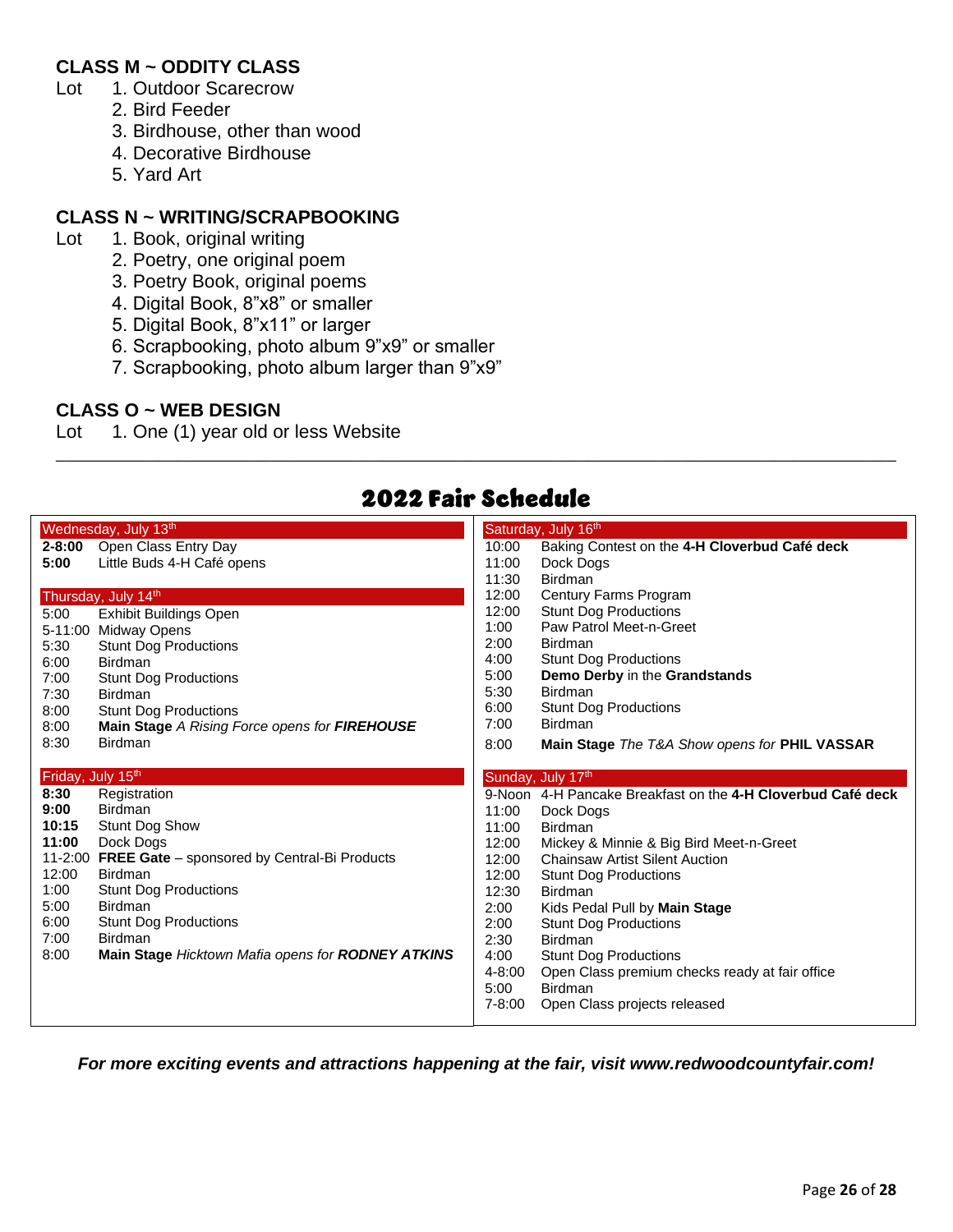

# **REDWOOD COUNTY FAIR OPEN CLASS ENTRY FORM**

**Entry Day: Wednesday, July 13, 2022 ~ 2:00-8:00 pm Redwood Co. Fairgrounds ~ 201 N Dekalb St. Redwood Falls, MN**

#### **Ways to pre-register:**

- 1. **ONLINE** <https://redwoodcountyfair.com/premium-book/>
- 2. **MAIL** postmarked by July 1, 2022: Kelly Scheffler/Jeff Potter, c/o Redwood County Fair PO Box 263, Redwood Falls, MN 56283
- 3. **IN PERSON** bring form to Fair Office on entry day, WEDNESDAY, JULY 13, 2022, between 2-8pm

**NOTICE:** Entries will not be released until Sunday, 7/17/22, at 7pm. All entries that are not picked up that day will be discarded. Premium checks will be available for pick up at the Fair Office between 4-8pm that day.

| *First Name:                                          | *Last Name:  | *Date of Birth: |  |
|-------------------------------------------------------|--------------|-----------------|--|
| *Address:                                             | *City/State: | *Zip Code:      |  |
| *Phone Number:                                        | Email:       |                 |  |
| <b>Club Name or Organization</b> (5 or more members): |              |                 |  |
| <b>Club Contact Name and Phone:</b>                   |              |                 |  |

*\*Required Fields - please print clearly* 

|                  | <b>DIVISION</b>       | <b>CLASS</b>  | LOT#         | <b>EXHIBIT</b> (use premium list wording to describe entry)  |
|------------------|-----------------------|---------------|--------------|--------------------------------------------------------------|
|                  | 2                     | $\mathcal{A}$ | $\mathbf{2}$ | Sheaf Grain - 3 inch sheaf (EXAMPLE)                         |
| 1                |                       |               |              |                                                              |
| $\boldsymbol{2}$ |                       |               |              |                                                              |
| 3                |                       |               |              |                                                              |
| 4                |                       |               |              |                                                              |
| 5                |                       |               |              |                                                              |
| 6                |                       |               |              |                                                              |
| $\tau$           |                       |               |              |                                                              |
| 8                |                       |               |              |                                                              |
| 9                |                       |               |              |                                                              |
| 10               |                       |               |              |                                                              |
| 11               |                       |               |              |                                                              |
| 12               |                       |               |              |                                                              |
| 13               |                       |               |              |                                                              |
| 14               |                       |               |              |                                                              |
| 15               |                       |               |              |                                                              |
| 16               |                       |               |              |                                                              |
| 17               |                       |               |              |                                                              |
| 18               |                       |               |              |                                                              |
| 19               |                       |               |              |                                                              |
| $20\,$           |                       |               |              |                                                              |
|                  | Office Use Only:      |               |              | For additional exhibit entries, please use backside of form. |
|                  | Total # of entries: _ |               |              | Premium Check Amt: \$                                        |

Blue Ribbon Entry #: \_\_\_\_\_\_\_\_\_\_\_\_\_\_\_\_\_\_\_\_\_\_\_\_\_ Prize Awarded (if applicable): \_\_